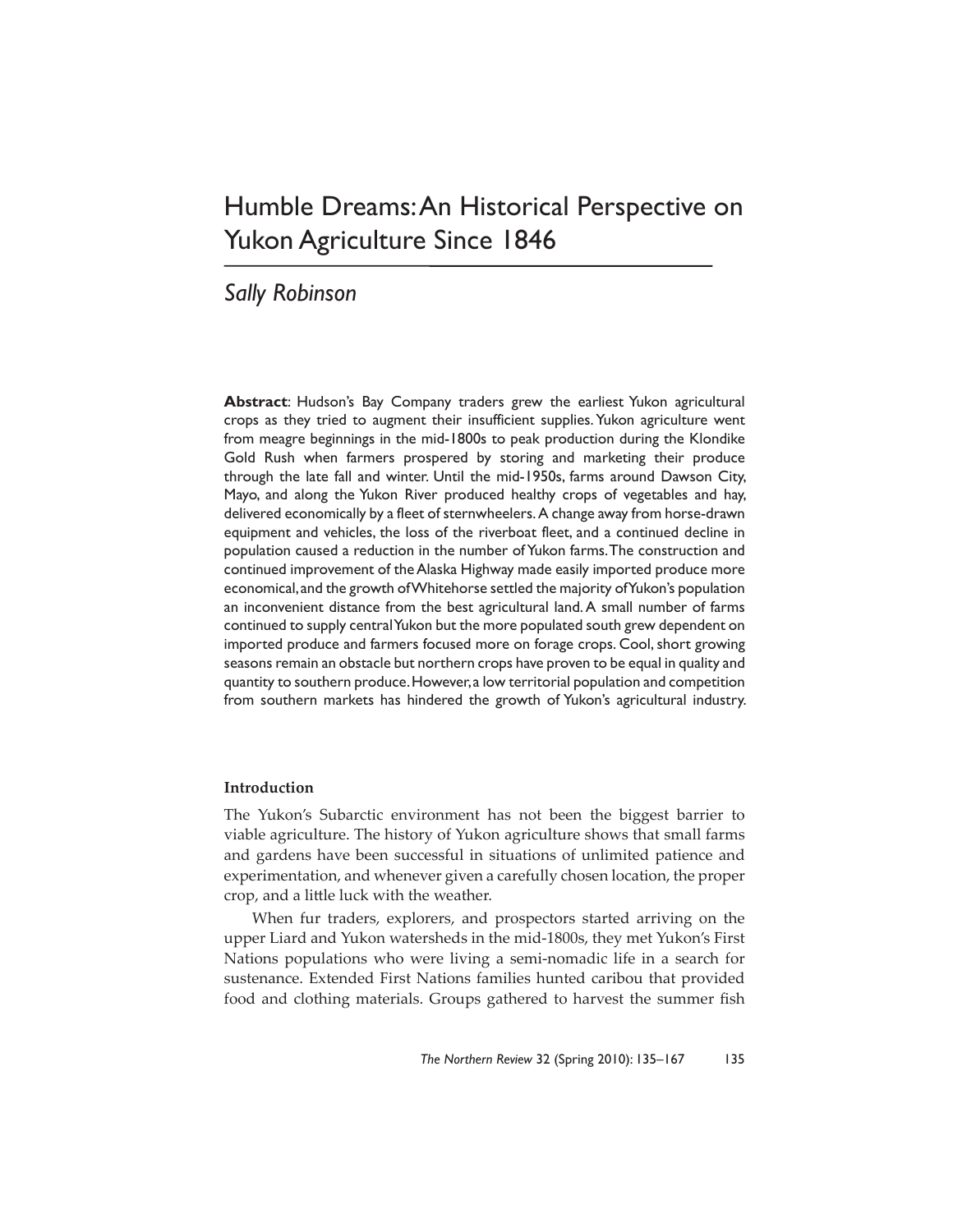migrations in the rivers, and to ice fish on lakes during the winter. Caribou liver, wild rhubarb, and other plants and berries supplied ascorbic acid and rounded out a healthy diet. The First Nations rarely suffered dietary deficiencies.<sup>1</sup> However, until about 1899, the non-First Nations population had difficulty in obtaining a nutritious diet and they brought in most of what they needed to survive.

Importing food was difficult as the supply lines were long and transportation was unreliable. In the late 1800s and early 1900s, imported vegetables and hay were either unavailable or very expensive and local produce found a ready market. Commercial gardens and ranches need a reliable transportation system and a large stable population within reasonable distance of fertile land. These conditions were met during and just after the 1898 Klondike Gold Rush. When the Yukon population declined after the early 1900s, so did the number of farms. The Mayo mining district became important in the 1920s and this region also had good agricultural land, but the small population did not support large commercial farms.

The White Pass & Yukon Route railway and sternwheeler fleet provided a reliable Yukon transportation system from 1900 to the early 1950s that benefited both local farmers and importers. The river steamers travelled past farms in the best agricultural land available. A simple network of rough wagon and winter roads between Whitehorse and Dawson City was augmented by the construction of the Klondike Highway in the early 1950s, but this ended the sternwheeler era. Farms that had flourished along the rivers no longer had a cheap and easy way to get their produce to the market. The capital and the population centre shifted to Whitehorse in 1953, eleven years after the construction of the Alaska Highway, and farming suffered due to a lack of nearby arable land. The roads continued to improve and goods from southern Canada and the United States became cheaper and easier to obtain. Low transportation costs acted to hinder the growth of the local agricultural industry. Without government subsidies and with many Yukoners preferring southern produce, Yukon's farms went into a decline and are only recovering now, fifty years later.

## **Hudson's Bay Company Farming Experiments**

The Hudson's Bay Company fur traders were dependent on supplies from the firm's headquarters although each outpost was expected to be self-sufficient through hunting, fishing, and agriculture.<sup>2</sup> The company planted small plots to test for suitable crops, such as barley and potatoes, at the Frances Lake (1842–1849), Pelly Banks (1845–1849), and Fort Selkirk (1848–1852) trading posts.3 Robert Campbell was an experienced farmer and had managed the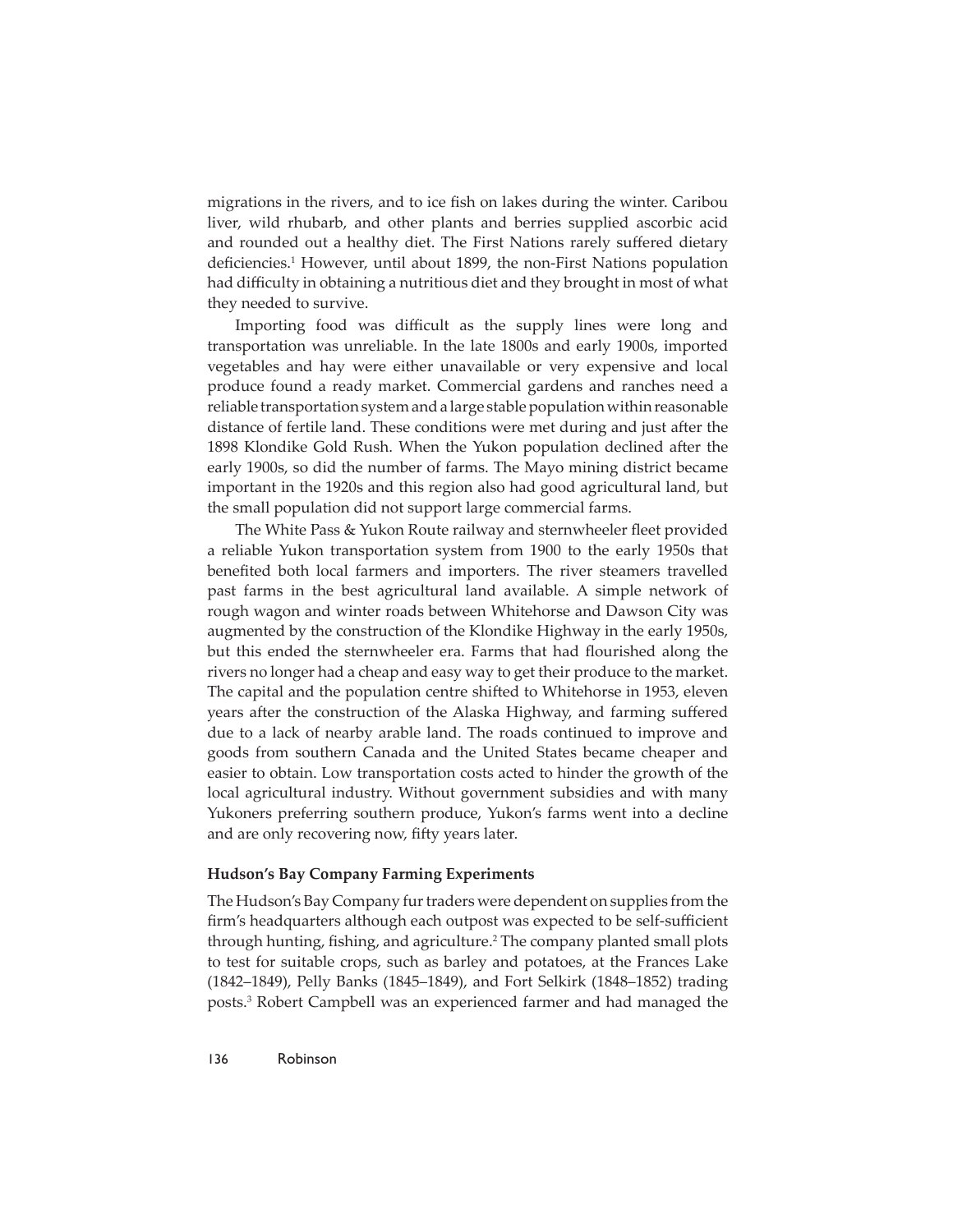Hudson's Bay Company's experimental farm in Red River, Manitoba from 1830 to 1834 before he was posted to the Yukon.4

Post records referred to poor food supplies and Campbell often sent letters back to headquarters, usually ignored, asking for larger and more regular shipments.<sup>5</sup> The traders complained that the First Nations brought in few furs, meat, or fish.<sup>6</sup> Frances Lake and Pelly Banks were located in high, cold country and the traders depended more on good hunting and fishing than agriculture. The Hudson's Bay Company employed First Nation hunters and Campbell established fish camps around the posts. Fort Francis was also abandoned during the winter of 1848/49 due to a lack of provisions and poor trading. A fire in the same winter burned most of the buildings at Pelly Banks but the traders there were already suffering from starvation.<sup>7</sup> The experimental farm plot at this location was hit by a hard frost on 17 August 1846. A quart of potatoes was harvested but the largest were the size of a pigeon's eggs and some of the seed had not sprouted.8

Fort Selkirk was established at the confluence of the Yukon and Pelly rivers in 1848. On 2 June, the men built a cache and stowed their goods including seeds and seed potatoes. They cleared a spot to grow barley even before felling trees to build the fort.<sup>9</sup> About one and a half to two gallons of potatoes were harvested on 27 September, the rest of the potatoes, about one and a half gallons, were dug up on 30 September and the turnips were harvested on 2 October after a hard frost injured them.<sup>10</sup>

In 1849, two fields of potatoes were sown at Fort Selkirk, some in an upper field on 17 May and the remainder on 30 May. More seeds were brought over from Fort Frances on 16 June but the records do not say if they were put into the ground.<sup>11</sup> By the end of May, one and a half gallons of barley had been sown and was up an inch. Thrashed and cleaned, it yielded a "keg" (a small wooden barrel with a capacity of about seven gallons) and the records note that there would have been more except for a heavy frost. A few potatoes were up by 25 June, although dry weather was not helping, and a killing frost occurred in early July.<sup>12</sup> The upper field gave them a low yield of small potatoes and the lower field harvest was "a keg and a half," or ten to twelve gallons, of larger potatoes.13 More than eight gallons were kept as seed potatoes but when they were brought out to cut for spring planting it was found that all but a pint had rotted although they had been packed in dry earth.<sup>14</sup>

The pint of small potatoes and a few garden seeds were planted on 16 May  $1850$ .<sup>15</sup> Campbell writes "fine farming weather" on 1 June.<sup>16</sup> The story changes on 25 June when Campbell notes: "Our potatoes which were coming on beautifully have been frozen to cinders last night by a hard frost … My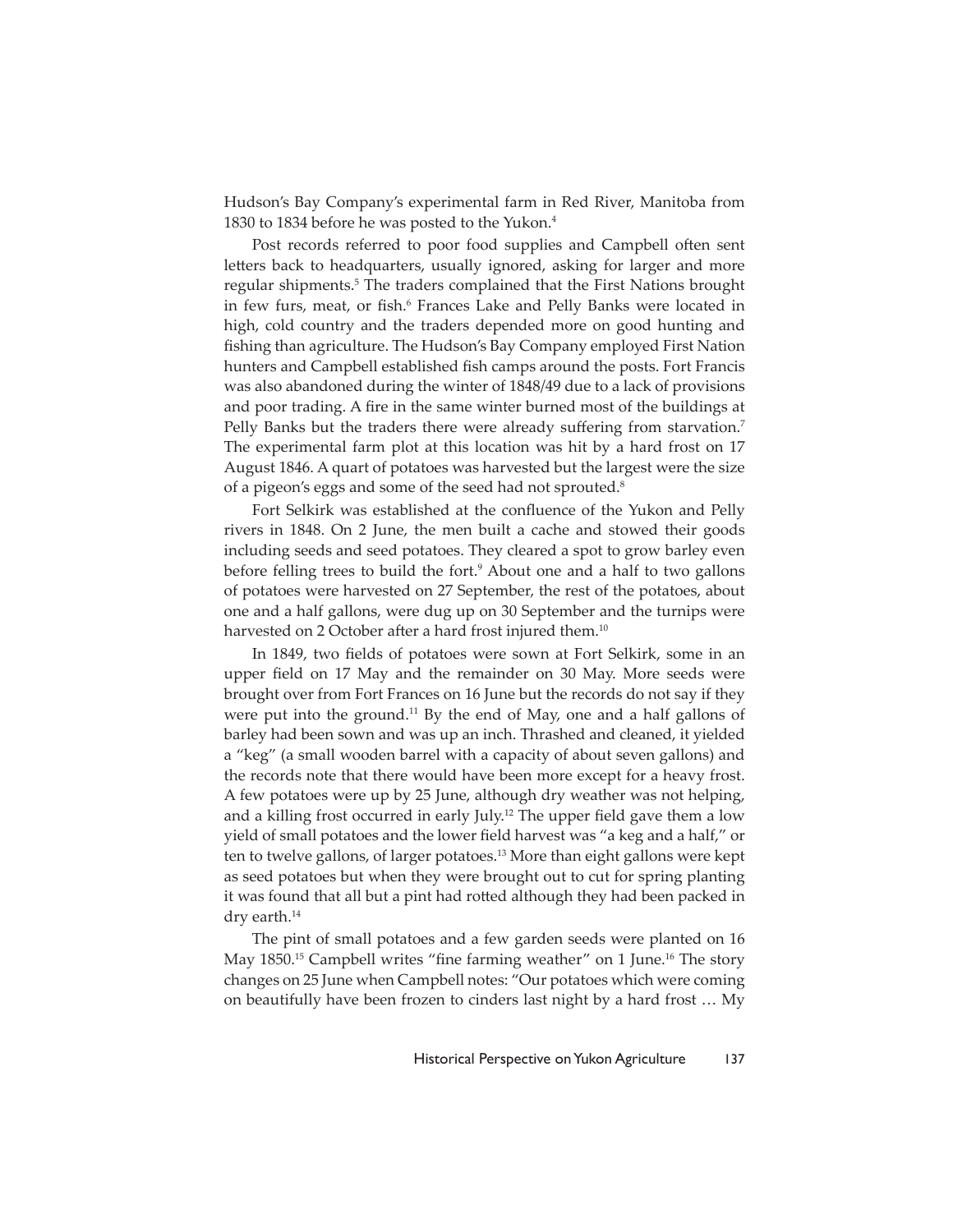endeavours to rise [sic] a crop of Potatoes have been abortive. An unfortunate fatality has attended them at every turn for these three seasons."<sup>17</sup> Campbell did not give up but noted on 12 July that "Our potatoes which were coming on finely for the second time have been blasted again for a second time by the frost last night and are now of course ruined."18 A very hard frost on 3 August froze the hardy Scotch Kale.19

In the winter of 1851/52, Campbell was absent from Fort Selkirk for two months. On his return, he found their few gallons of seed potatoes were frozen. This was the product of three years of patient cultivation starting with three or four potatoes that Campbell had taken from Fort Liard (210 km north of present day Fort Nelson). In his memoirs, Campbell notes that the indifferent success of all vegetables except lettuce was due to destruction by flies but that the little barley they sowed did ripen.<sup>20</sup>

In August 1851, Campbell asked that two young heifers and a young bull be taken to Lapierre's House on the Porcupine River where his people could pick them up the next spring. He added that Fort De Liard, Fort Simpson, and Fort Good Hope had all promised him a supply of cattle and he wanted two large bells for them.<sup>21</sup> Campbell requested the cattle after a trip to Fort Yukon, Alaska, the only other Hudson's Bay Company post on the Yukon River. The factor there, Alexander Murray, thought that domestic hay could be found for a thousand cattle without much trouble.<sup>22</sup>

The original Fort Selkirk site was prone to flooding and the buildings were moved across the Yukon River in the spring of 1852. The new site was established just before rival Tlingit traders from the coast forced Campbell and his men out of their post. The day before and the day of the attack, Campbell and his men were at the old site harvesting hay.<sup>23</sup> The Hudson's Bay Company abandoned Fort Selkirk and did not return until the 1930s; and so ended Robert Campbell's farming experiments.

The early southern and central Yukon Hudson's Bay Company posts were located for trading purposes at sites chosen for their proximity to First Nation camps, and not for their suitability as agricultural sites. Fort Frances and Pelly Banks were in cold, dry spots not ideal for agriculture and Fort Selkirk was subject to summer frosts. The traders were unable to receive adequate imported food and fell short of their goal of self-sufficient farming. In spite of this, Robert Campbell continued to experiment and, although the locations were not ideal for potatoes, he had some success with other crops and was pinning his hopes on livestock when he left the territory.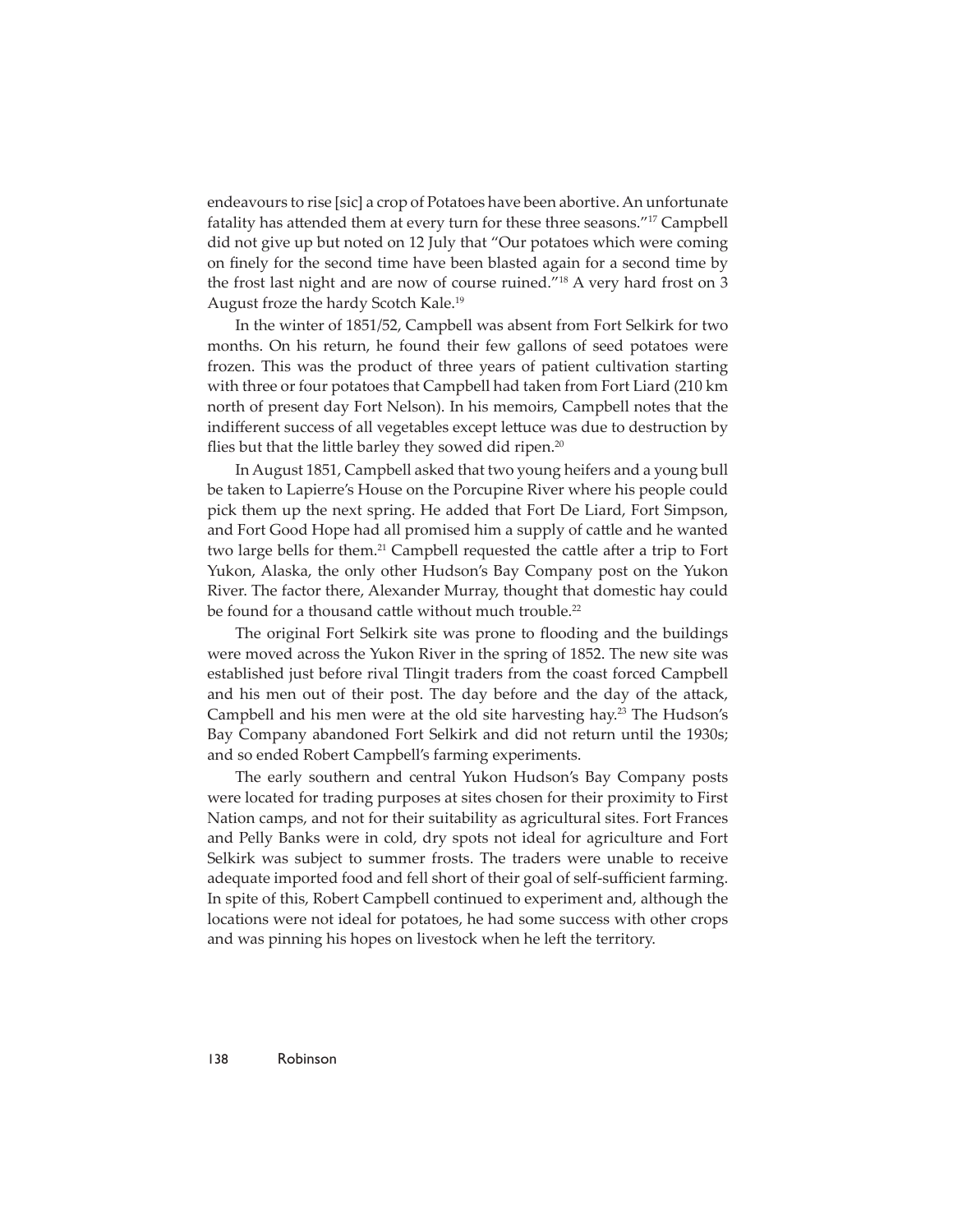## **Farming Traders**

The next farming experiments occurred in the 1880s at Fort Reliance, Forty Mile, and Fort Selkirk—posts supplied by the Alaska Commercial Company and staffed by semi-independent traders including Jack McQuesten, Al Mayo, Arthur Harper, and Joe Ladue. McQuesten, Mayo, and Harper came into the Yukon River drainage in 1873 and spent the early years trading for furs and prospecting in the middle and upper Yukon River drainage on tributaries including and between the Tanana River in Alaska and the Pelly River in present day Yukon.

In 1882, the coastal Tlingit allowed prospectors over the Chilkoot Pass and some stayed in for the winter at Fort Reliance on the Yukon River just downriver from the mouth of the Klondike. Their diet was poor as provisions usually consisted of flour, dry beans, bacon/salt pork, crackers, tea, salt, and tobacco supplemented by local meat and fish. The regular steamer failed to bring supplies in the summer of 1883, so those who had stayed left Fort Reliance and went downriver to Nuklukayet, in Alaska. Most of the men stayed healthy that winter except two who suffered from scurvy after a prolonged diet of dried meat, flour, and beans. Joe Ladue thought he avoided sickness by eating fresh rabbit meat while the other two had relied on bacon and "rusty" ham.24 The most common food items shipped by the Alaska Commercial Company between 1880 and 1890 were flour, sugar, butter, coffee, tea, potatoes, onions, fruits, pork, beef, salt, and canned vegetables. Canned meat was added to the list around  $1885<sup>25</sup>$  Vitamin C is relatively unstable and does not survive heating, processing, or hydrating well, so a diet based on imported foods at this time was not the healthiest.

In 1885, prospectors mining gravel bars on the Stewart River were successfully finding fine gold in varying amounts. Sixteen men stayed at Fort Reliance and Belle Isle (near present-day Eagle, Alaska) that winter and more prospectors arrived the next summer after news of Stewart River gold reached Juneau. Coarse gold was discovered on the Fortymile River in the fall of 1886 and Forty Mile, a community of 100 to 200 people, was established at the mouth of the river. Between twenty to twenty-five men stayed at the mouth of the Stewart River eating biscuits and beans that winter and they suffered from scurvy. The supplies that arrived at the Forty Mile community included three-foot slabs of bacon (yellow), lumpy rice, fruit (green), and beans with plenty of rocks and gravel. This quality of shipped food was not to improve until 1893 when the North American Trade and Transportation Company (NAT&T) moved in to Forty Mile as competition to McQuesten and his partners.<sup>26</sup> Michael Cudahy, of Chicago's Cudahy meatpacking company, was heavily invested in the NAT& $T^{27}$  and the company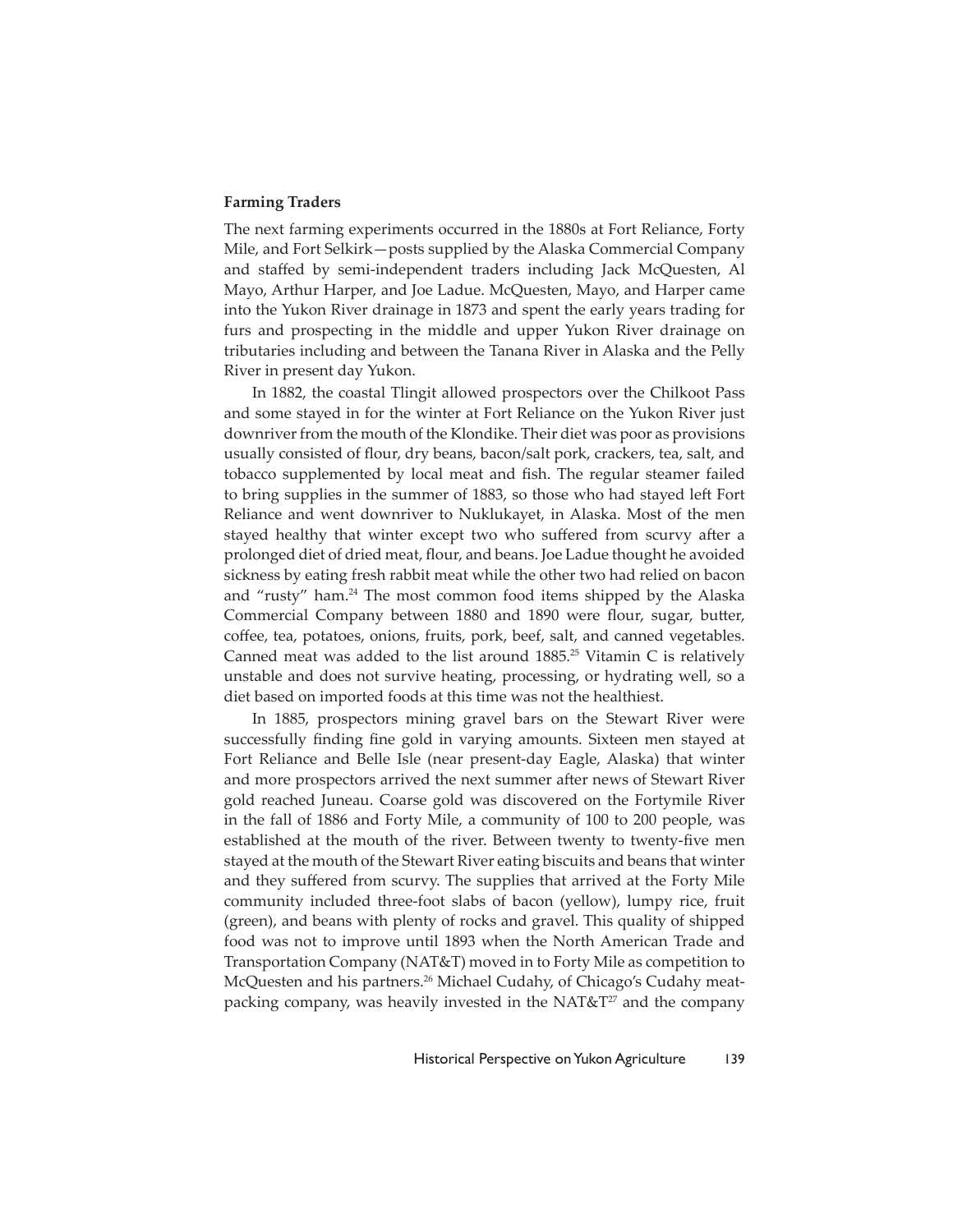was interested in supplying food as well as goods and transportation to the miners. The food may have improved but the NAT&T was not generous with credit and did not offer to grubstake the miners so many were still restricted to McQuesten's post.

In the fall of 1888, with no new gold strikes, many miners left the country and Joe Ladue moved to Fort Selkirk where Arthur Harper and his family were living. Harper was said to be the best farmer in the country and, during the summer of 1889, he and Ladue tried to grow potatoes, turnips, radishes, and cabbages. Their success matched that of Campbell's more than thirty years before; an early frost "nipped almost everything."28 All of the traders were avid gardeners and some of McQuesten's turnips weighed seven pounds.<sup>29</sup> The miners and prospectors came to the trading posts for information and supplies and the traders sold their produce at the posts.

The winter of 1889/90 became known as "starvation winter." When news arrived that the supply boat had sunk and no provisions were coming that fall, the Harpers and Ladue, from Fort Selkirk, and about eighty men from Forty Mile travelled down to communities on the lower Yukon River.<sup>30</sup> This "starvation winter" coincided with a bumper crop of ten tons of turnips harvested from McQuesten's plot at Forty Mile.<sup>31</sup> Hardy and nutritious but not deemed delicious as a winter's diet.

In 1890, Harper and Ladue returned up river as trading partners. Ladue established a post on an island at the mouth of the Sixtymile River (Ogilvie) and Harper and his family returned to Fort Selkirk. There were large gardens at both posts but the Ogilvie Island garden was in a better location, having fewer occasions of summer frosts. Harper bought quantities of heavy cotton material and covered his Fort Selkirk plants on clear nights when frost threatened.32 In 1892, Harper grew "potatoes of a fair quality, turnips, carrots, parsnips, cabbage, and a little barley and oats, with the former of which I have had a fair measure of success."<sup>33</sup> Harper would not have known of Campbell's similar success with that crop at Fort Selkirk.

The winter of 1892-93 was notable for the many cases of scurvy among the miners at Forty Mile. The Alaska Commercial Company sternwheeler *Arctic* arrived in the spring of 1893 but unfortunately carried more liquor than food. One of the miners, Ray Stewart, was only able to get two cases of dried fruit, a case of canned tomatoes, and a few oranges. Not enough supplies arrived to last the year and the miners were again faced with a choice of poling up the Yukon River in the fall or taking return passage on the *Arctic*  in mid-summer and waiting at St. Michael for the United States government cutter *Bear* that usually arrived in mid September. Many chose to mine for the summer and then go up the river and out over the Chilkoot Pass. There was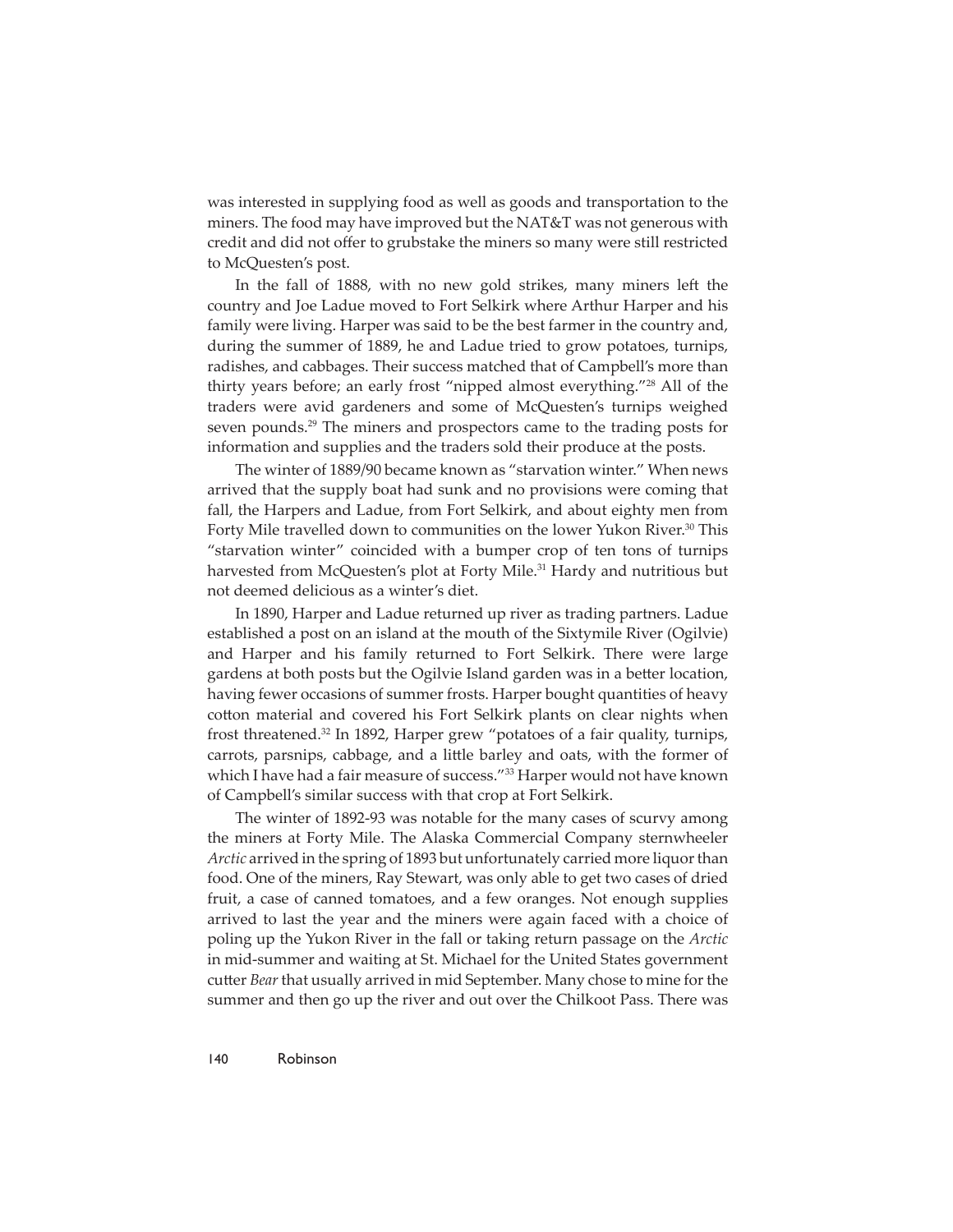no boat service so they hired local First Nation men with canoes to take them from Skagway to Juneau. Having enough money for supplies, equipment, and food was critical to a successful summer of prospecting and the Juneau miners ideally worked until spring in the local mines and then returned to the Yukon interior with enough supplies for the season.<sup>34</sup>

Fear of scurvy and the unreliability of the supply boats caused many Forty Mile miners to start garden plots.<sup>35</sup> Most of these were dug with a spade as every miner had a shovel, and Jack McQuesten had the only plough in the community. They started kitchen gardens and planted radish and leaf lettuce at the very least; the next most common crops were carrots and turnips. Fences were built to keep the rabbits out and sometimes the sled dogs were tied nearby as an added deterrent. Ray Stewart remembered there were "green vegetables" in abundance during the summer of 1893 and the miners also picked wild blueberries.<sup>36</sup> Stewart does not remember finding any raspberries in 1892 but by 1894 they were all over the country. Two men, working the upper end of Sam Patch Bar in the Fortymile River, brought in dried raspberries and the miners supposed that birds spread the seed over the country.37

Canadian government surveyor William Ogilvie was on the Fortymile River in 1887 or 1888 and noted later that Sam Patch tried to grow potatoes by the Fortymile River, but they were killed by the frost before they matured. He then "sought a nook on the south side of the river where the sun did not get to them until towards noon. They were … gently thawed out in the shade before the strong sun heat fell upon them, and thus survived the action of the frost." There were other gardens with potatoes but the vegetables were watery.<sup>38</sup> Sam Patch was finally successful in growing produce as, by 1895, McQuesten's Forty Mile store was selling his potatoes for a dollar a pound.<sup>39</sup> A Catholic missionary, Father Judge, was at Forty Mile between 1894 and 1896 and he reported Patch making a good living selling potatoes and turnips to the miners.40 Patch was not the only successful grower and a traveller, passing through Forty Mile in 1895, was impressed by the comfortable settlement and the many gardens in evidence.<sup>41</sup>

Jack McQuesten and Arthur Harper started farming about acres on a "black mud flat" at Forty Mile but found the potato plants were generally hit by frost and the potatoes were small and watery. The turnips were tasty but also very small. They had better luck planting in heavier river bottom sediment or on a sunny slope. One year they tried to prepare the ground using two tame moose but ended up hiring a string of labourers to pull the plough.42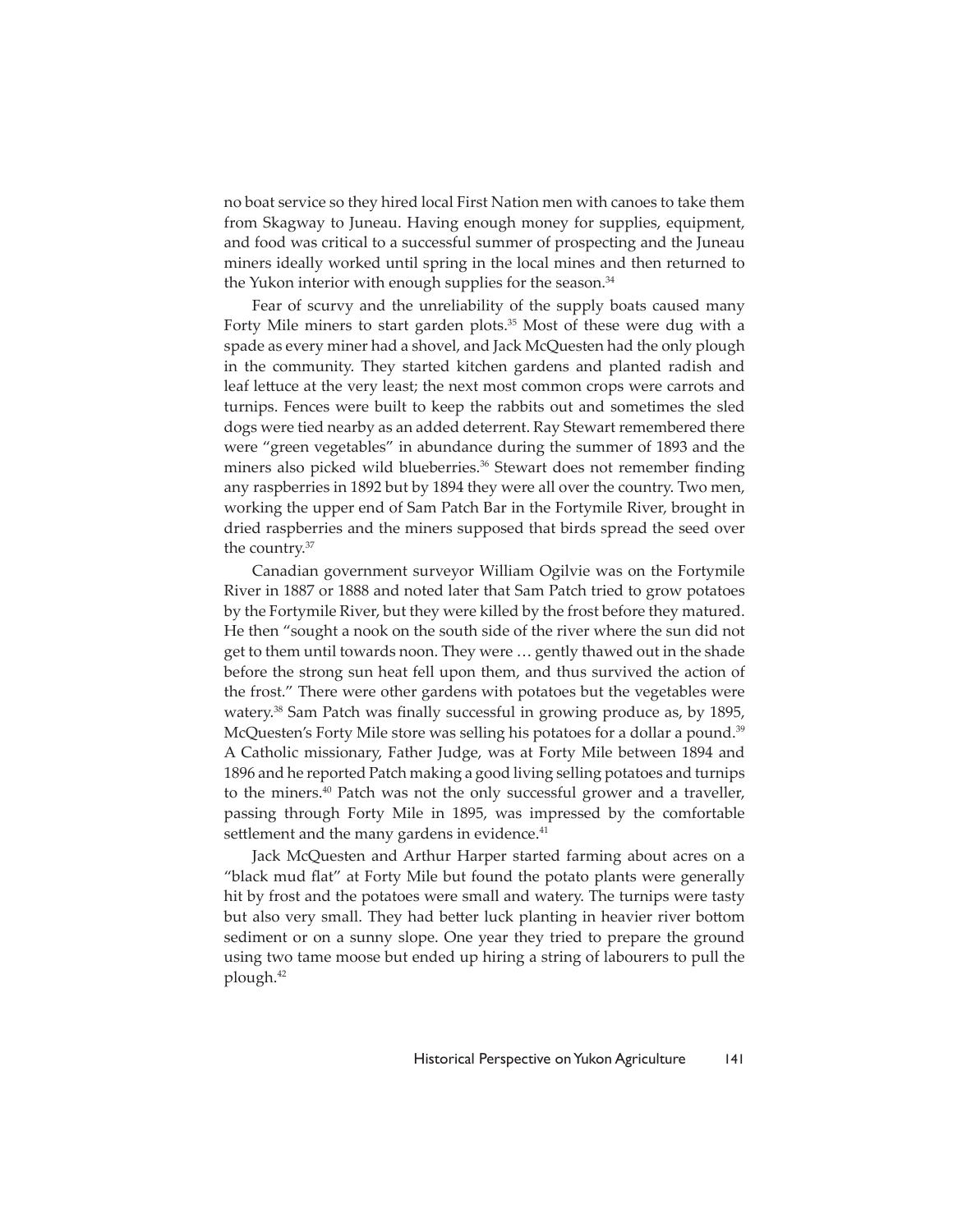By 1896, farming at Forty Mile was more ambitious. McQuesten was successful in raising potatoes, barley, oats, turnips, lettuce, radishes, and cabbage and he sold his produce to the miners for a good price.<sup>43</sup> Someone was experimenting with harder crops as well, as William Ogilvie reported that wheat grown at Fort Cudahy, across the Fortymile River, developed but frost killed it before the kernels formed.44

By this time, the garden at Fort Selkirk was thirty square feet and contained rows of healthy potato plants, two rows of turnips, and a row each of radishes, onions, lettuce, and young cabbage.<sup>45</sup> Harper was so encouraged by his success at Fort Selkirk that he applied for a 160 acre homestead there in 1896.<sup>46</sup> "Buffalo" Pitts was tending the garden when he explained to a traveller that potatoes prevented scurvy and that the long strips of cotton spread over the small patch of potatoes were a precaution against the occasional frosts. $47$  Harper may have been tending his old garden at the otherwise abandoned Fort Reliance that year.<sup>48</sup> A government official who passed through reported on the success of the cabbages and potatoes and also mentioned that the young plants had to be protected from the frost. He suggested that the soil on the hillside might be of better quality than the clay loam on the flat and thought that the land would be suitable for agriculture where the slopes were not too steep.<sup>49</sup> The traders knew through experience that land close to the water had a better chance against the occasional frosts. "Harper's vegetable ranch at Ogilvie Island, at the mouth of the Sixtymile, was long a source of wonder to all."50

Even though there were successful gardens and small farms in this time period, farming was not the principal occupation of the traders. With the exception of Sam Patch, the miners had little spare time to spend on gardening when the small population would not pay them enough to abandon their mines. The miners needed the produce to improve their diet, hedge against the expense of store-bought goods, and protect themselves from the unreliable supply system. The traders grew produce to increase their stock for sale. The farms and gardens were grown in areas chosen for their proximity to trading posts and mines and were not necessarily in the best locations for growing.

#### **Klondike Farms**

In 1896, gold was discovered in the Klondike drainage, about seventytwo kilometres up the Yukon River from Forty Mile. Yukon gardens and farms were neglected during the first local gold rush, as everyone was busy mining. That winter there were no home-grown onions or potatoes in the Klondike.51 During the next two years, an international gold rush brought

142 Robinson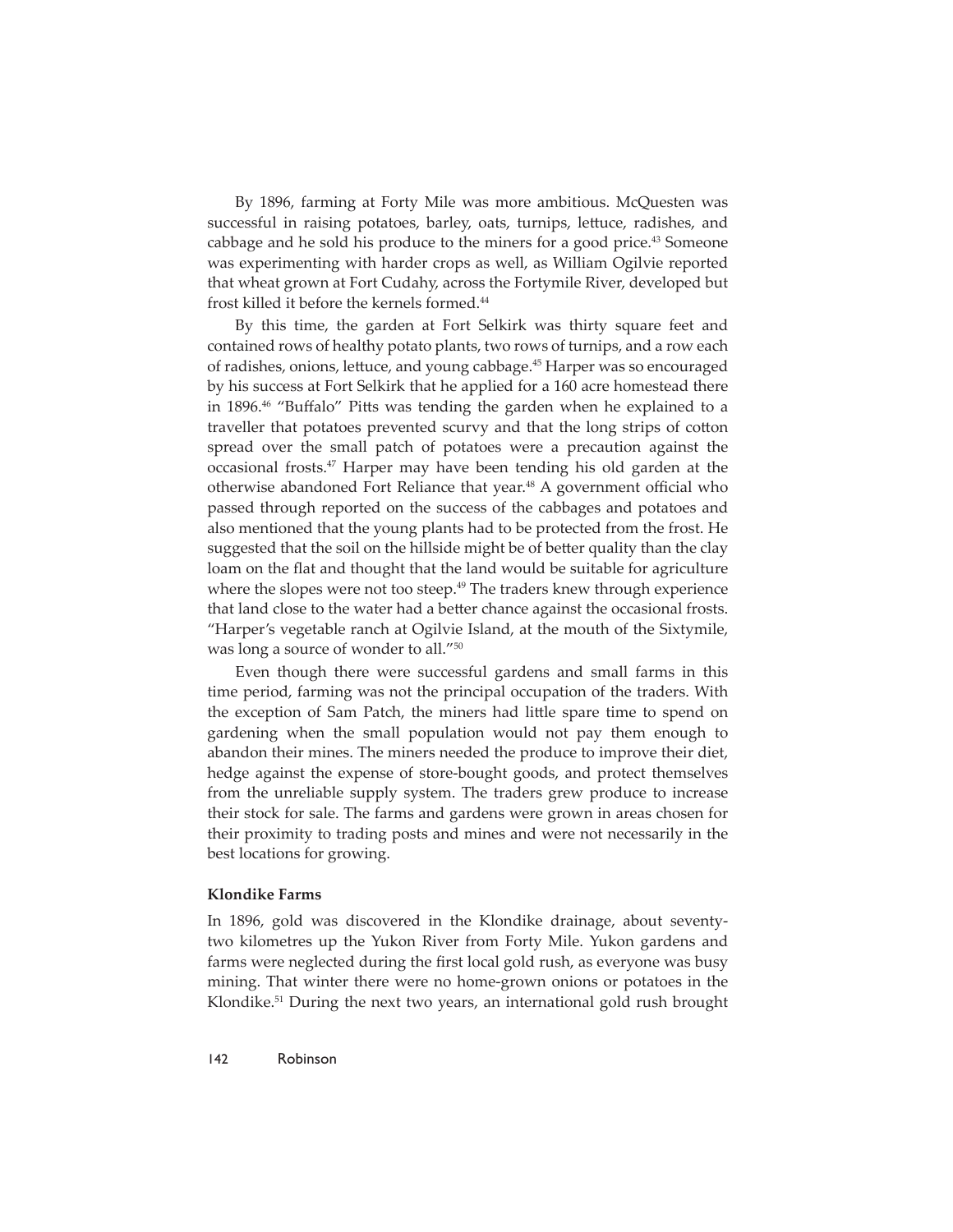tens of thousands of newcomers to the region and the majority settled around Dawson City, at the confluence of the Yukon and Klondike rivers. Residents were again forced to rely on supplies brought in from "outside" until farms were established. Sam Steele of the Northwest Mounted Police reported that, by the beginning of June 1898, more than 30,000 people had come over the Chilkoot Pass bringing in outfits that included thirty million pounds of solid food.52

Although there were a few cattle drives and wild game was available, the bulk of the meat consumed during the Klondike Gold Rush was processed in the American west and midwest and delivered or carried north in cans. LaMont's crystallized eggs were dehydrated in a St. Louis factory and marketed for the Klondike stampeders. Condensed-milk cans from New York and cans that once contained beans and other vegetables and fruits from California littered the route. Imported goods were in demand in Dawson City as well, and ten tons of dried fruit were shipped directly to the community in August 1897.53

*The Chicago Record*'s guide on the Klondike quotes Joe Ladue on the high cost of flour, bacon, condensed milk, butter, and eggs, and adds his comment that a pound of dried apricots cost five cents a pound more than other kinds of dried fruit. Ladue's list includes the staples sugar, rice, oatmeal, butter, beans, salt, and tobacco.<sup>54</sup> Many less-than-successful miners were living on the ubiquitous northern diet of bacon, bread, and beans and paying the price with their health. Prices remained high through 1898. Many discouraged stampeders were selling the food they had brought in for less than the going rate but freight costs from Dawson City to the mines were \$1.00 to \$1.10 a pound so food remained expensive for the outlying miners.<sup>55</sup> There were a dozen confirmed cases of scurvy in December 1898 and a local physician expected hundreds more to develop. The most common cure used in the Dawson hospital was spruce needle tea and raw potatoes.<sup>56</sup> The lime juice or citric acid included in many Klondike outfits was not as effective.

The Canadian government expressed an interest in Yukon experimental farms during the 1898 gold rush. Their only source of information was William Ogilvie, the Dominion surveyor, who reported on the history of growing potatoes and wheat at Forty Mile. This news was discouraging and the federal director of experimental farms recommended a variety of vegetable seeds developed for the North, or at least as far north as Ottawa. He prepared a test package of brome, three varieties of oats, four of barley, three of wheat, two of early peas, and some vegetable seeds, and the new Gold Commissioner, Thomas Fawcett, carried it to Dawson in 1897.<sup>57</sup>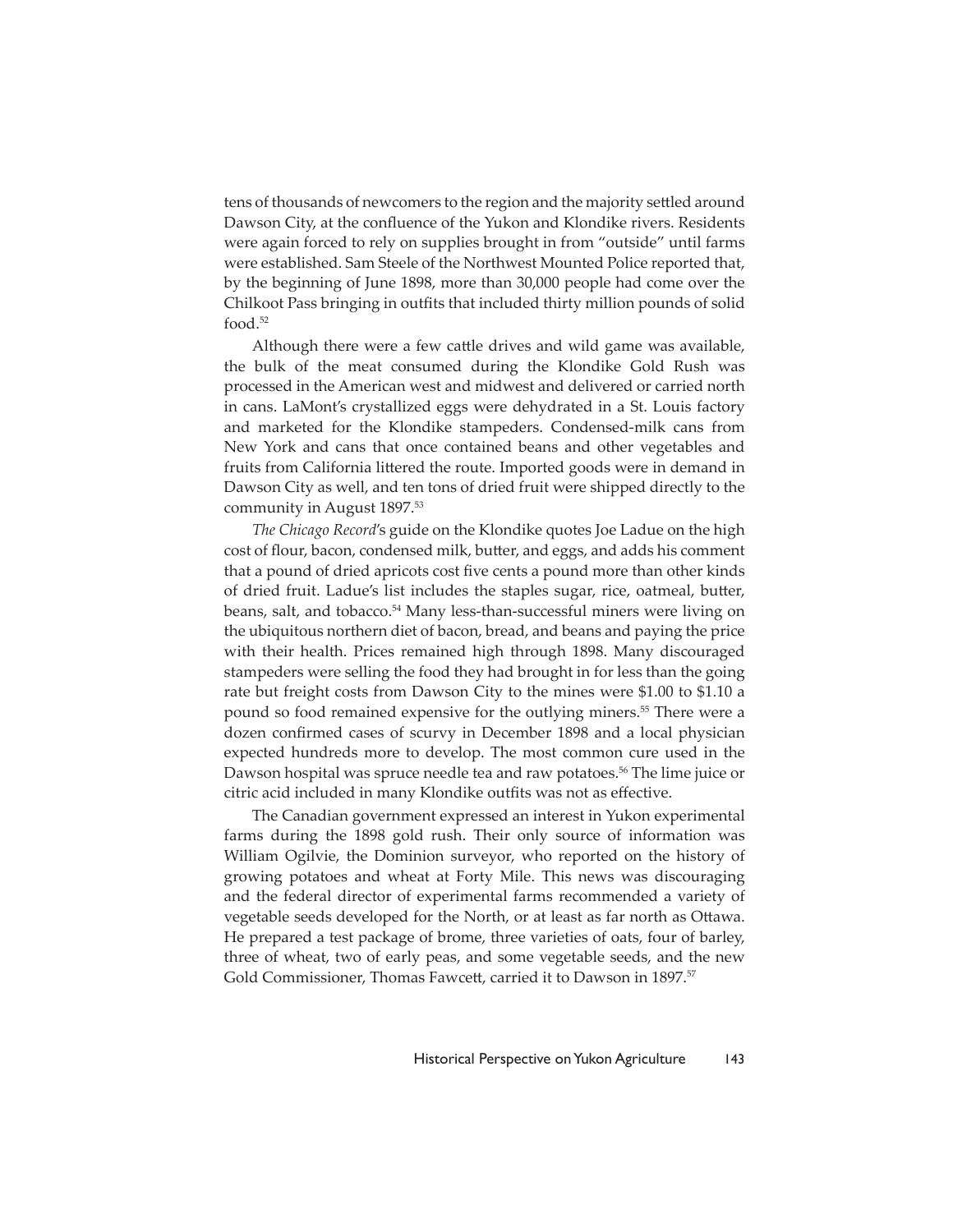Truck farms established around Dawson City during and just after the 1897/98 Klondike stampede were trial and error ventures working to find good farming locations. Many of the men who tried Subarctic farming had experience in warmer climates but even the most cautious had trouble with frost. J. A. Acklan, of California, arrived during the winter of 1897/98 and spent the next summer growing vegetables on the Klondike River and both sides of the Yukon near Dawson. He found favourable locations "in the foothills" of the Klondike River for growing lettuce, radishes, onions, turnips, rutabagas, beets, green peas, carrots, parsnips, and even potatoes, and sold a large quantity. A small plot of barley and oats matured and this was considered significant, as hay was expensive in Dawson City. He decided the south side of the hills along the north bank of the Klondike would be the best farming location and prepared a large garden for the 1899 growing season.<sup>58</sup> Acklan planned to have ten acres under cultivation with a portion of this devoted to oats and barley. He put in an order for \$2000 worth of seeds and implements.59 When his scow load of seeds and supplies arrived, it included a large consignment of greenhouse glass.<sup>60</sup> By 1901, Mr. Acklan had spent \$35,000 but was not pleased with his return. When gold was discovered on the Acklan land he formed the Potato Patch Group to mine the farm.<sup>61</sup>

Another early farmer, Henry Daum, had little experience in growing vegetables but was luckier in his choice of location. Brothers Henry and Frederick "Fritz" Daum emigrated from Germany where Henry had learned the florist trade and was an expert in greenhouse operation. He worked as a florist in New Jersey in the 1890s until he left for the Klondike where he and his brother had moderate success mining on the Klondike creeks. Miners around him were getting scurvy and this encouraged Henry to grow produce for the restaurants in Dawson. He shipped in glass and had wood frames milled for greenhouses. The Daums farmed on Klondike Island, eleven acres of land at the confluence of the Klondike and Yukon rivers, and augmented the already fertile soil with manure from the streets of Dawson. The farm produced twenty-nine-pound heads of cabbage and a variety of other greens and vegetables that sold well. Seeds were started early in flats in the greenhouse. Plants were first put in bench bins and pots, then into cold frames outside when the sun came out in the spring and finally into the fields when there was twenty hours of sunlight. The Daums worked their farm for many years until the mining syndicates brought in dredges and started mining the Klondike River<sup>62</sup> around 1913.

By the middle of July 1898, C. M. Bartholam was delivering fresh green vegetables around town from his garden on the Klondike River and people were prepared to pay a high price for six-week-old produce as well. A bunch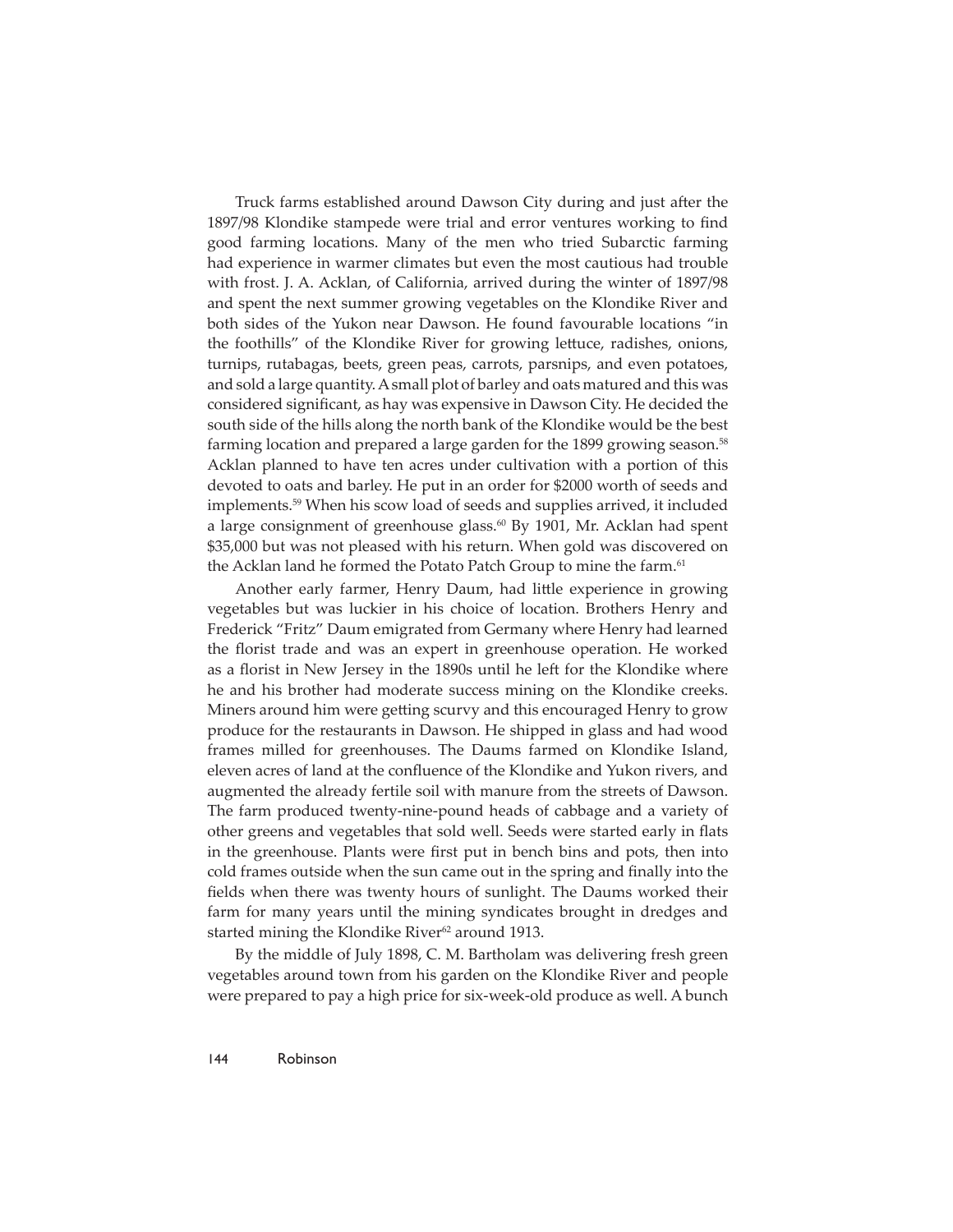of onions was fifty cents, eight to ten radishes cost one dollar, and lettuce was twenty-five cents a bunch.<sup>63</sup> A local newspaper listed the "usual supplies" and their origin available in September 1898 as: "small imported trout and catfish; domestic grayling, salmon, and white fish; a variety of imported meat and fowl; domestic cabbage, radishes, potatoes and young turnips; imported cabbage, young onions, tomatoes, lettuce, and corn on the  $\cosh^{64}$  In the fall of 1898, several additional acreages were applied for and surveyed in the Dawson area. F. Atkins applied for 14.3 acres. Napoleon Dupres applied for a 106.7 area at the mouth of Bonanza Creek. H. C. Gingg applied for thirtytwo acres on an island at the mouth of Bonanza. In West Dawson, Johnson, Fortier and Morgan applied for 159.6 acres and B.C. Sprague applied for 79.5 acres and then another 12.4 acres adjacent to that.<sup>65</sup> By 1899, there were twelve market gardens selling their vegetables in Dawson City.<sup>66</sup>

In 1901 there were notable farms around Dawson in four areas: Klondike Island, a string of farms in the Klondike Valley, some land across the Yukon River just upstream from the Klondike River at Sunnydale Slough, and some land at West Dawson across the Yukon River and downstream a little from the Dawson townsite. Many were small farms of four or five acres, a size that could be successfully run by two men. A thirty-square-foot plot on one farm grew ten crops of radishes in one season. Another farm sold \$6,000 worth of vegetables during the summer and stored twenty tons for the winter market and "a conservative \$6,000 more."67

There were two well-established farms on Klondike Island in 1901; John Fox had two acres and the Daums had one. Fox grew 5,000 head of cabbage, 1,000 celery plants, and had half an acre in potatoes. He also harvested a ton of carrots plus radishes, green onions, lettuce, and other small marketable greens and vegetables, and stored four tons for winter use. In the same year, Daums harvested 750 head of cauliflower, 4,000 cabbages, 500 bunches of celery, a ton and a half of potatoes, two tons of turnips, 500 pounds of rutabagas, and 1,500 dozen cucumbers. Even in this favourable location, the frost destroyed seventy-five of the Daums' tomato plants before the fruit ripened.68

The Klondike River was not easy to navigate, being swift and shallow, so the farms along the Klondike were located close to Dawson City and connected by an early wagon road system. Jolliceur's Ranch was located about four kilometres above the upper ferry on the A.E. Trail to Bonanza Creek and twenty-nine kilometres from Flat Creek by the 1903 Hunker Creek wagon road, a portion of which Jolliceur constructed under a government contract.<sup>69</sup> The Klondike River islands were shaded by the hills behind Dawson but protected by the relatively warm and shallow river water. The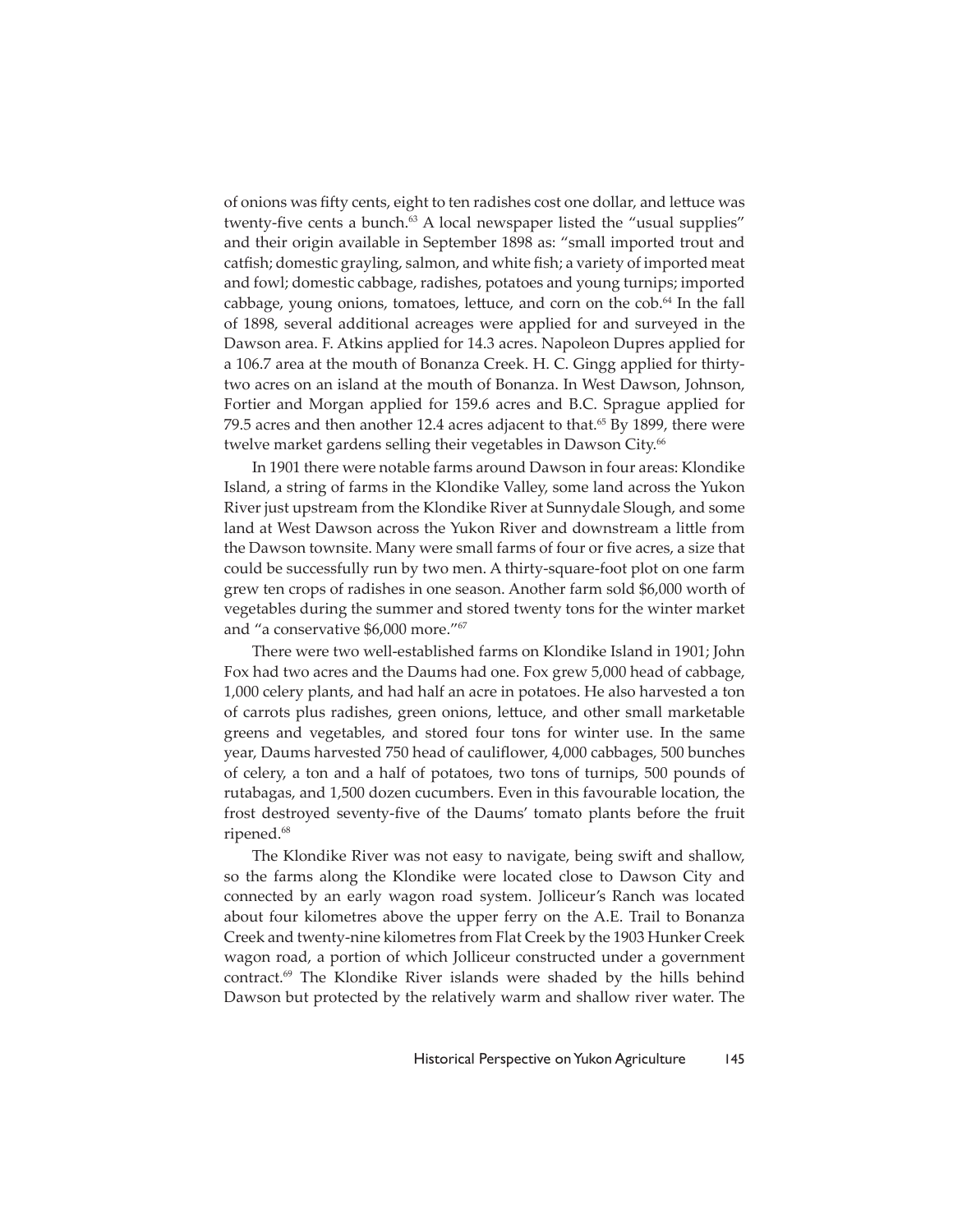largest farm in the area, originally called the Pee Pate Farm, was on two islands located "near the upper ferry." Twenty acres were under cultivation in 1901 and all but a few acres were in oats with a few in turnips.<sup>70</sup> The best farm in the Klondike Valley was on Mosher's Island, a short distance below the Ogilvie Bridge over the Klondike. A *Klondike Nugget* newspaper article notes quite a bit of detail about this farm which follows:

> "… The island is 20 acres in extent but much of it is rocky and unfit for cultivation but four acres which are utilized as a garden. This spring during the high water the Klondike … ate away about half an acre from the south side of the island, carrying away also a large 16 foot water wheel which was used to pump water for purposes of irrigation during the dry weather in the summer. Messrs. Foichat and Nicodet are the proprietors of the ranch and during the past season [summer 1901] they have either successfully grown or experimented with nearly every variety in the vegetable kingdom. On the lower end of the island is their main garden about two and a half acres in size … One of the most successful experiments of the year has been in the cultivation of strawberries. From a triangular piece of ground measuring ten feet each way and containing less than 50 plants, 15 boxes of luscious berries were gathered, large, firm and of excellent flavour. They sold for \$1 per box. In another bed there were 500 growing from which next year a splendid harvest is anticipated. A quarter of an acre containing 500 plants of rhubarb has been grown bringing in big returns. Tomatoes thrived and ripened but they require constant attention anf at times some protection. Parsley and radishes grow in the greatest profusion in many different parts of the garden. A bed of sorrel 6x50 and one of endives 16x50 have thrived famously. Two long rows of Roman (sic) lettuce is just being marketed and a bed of celery 50 foot square that could not be excelled. Leeks occupy a space 5x50, chervil and chives each the same amount, parsnips just maturing cover probably an eighth of an acre. Threequarters of an acre is devoted to carrots, there is quarter of an acre in beets, the same amount in rutabagos and turnips. Sugar peas and string beans took up a space 30x50 but they have long since been marketed and are now out of season. Scotch kale has a plot of ground 50x50, cauliflower and potatoes each have the same while huge cabbages cover a quarter of an acre.The blue Dutch cabbage has 10 x 50 to its own use and there is a bed of celery yak [celeriac], a favourite vegetable with the French, the roots alone being eaten. Alongside the later is a bed of chicory, tops being used the same as spinach and the roots when dried and ground often employed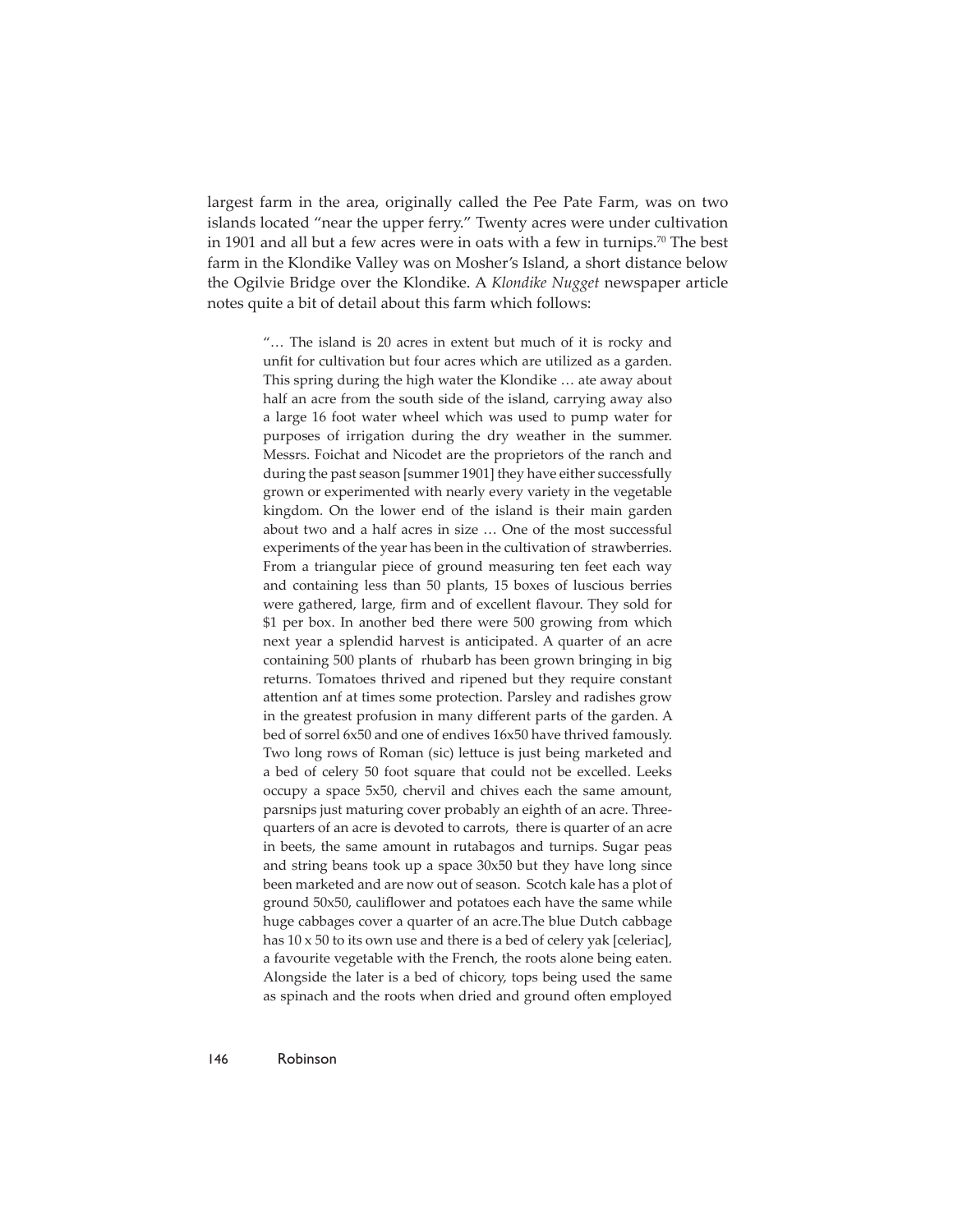as a substitute for coffee. There is also a bed of oyster plant  $10x30$ and one of thyme and rosemarry (sic). Sweet corn was tried this year but the cool nights dwarfed the growth, the ears becoming but little larger then one's finger. Messrs. Foichart and Nicodet have recently built a large storehouse surmounting a frost proof cellar and will have between 25 and 30 tons of vegetables for winter use including potatoes, rutabagas, turnips, cabbage, celery, carrots, endives, parsley, radishes, parsnips, sorrel, kale, leeks and oyster plant. Mr. Nicodet is a horticulturist of 20 years experience and this year has devoted some time to experimenting with flowers. He has grown La France, Jacquimenot and Apollanaro roses in the open air and carnations thrive luxuriously.71

Mr. Daly's farm was located closer to Dawson on another Klondike River island just below Mosher's Island. In 1901, the highly productive farm did not have the variety of former years but ten tons of produce were stored away for the winter market.<sup>72</sup>

In 1908, farmers were getting from five to ten cents a pound for potatoes at harvest. When potatoes could be stored, the winter price went up to between eight and ten cents a pound. A reporter for the *Alaska-Yukon Magazine* visited a root cellar at one of the island farms and reported that root cellars dug on the islands did not freeze and the one he visited was vented to keep the temperature at the required low of three degrees Celsius. The author saw bins of sound potatoes, turnips, carrots, parsnips, beets, and onions. Racks of solid cabbage heads would sell for a dollar each or about eight to twelve cents a pound. Turnips, carrots, and parsnips sold for eight cents a pound in the winter and onions brought twelve cents. This farm also grew "blue" cabbage, cauliflower, and celery. $73$ 

A group of islands at Sunnydale Slough in the Yukon River, upriver from the mouth of the Klondike River, provided a winter shelter for Yukon River sternwheelers and an agricultural community grew up on the shore. In 1901, John Charlais had ten acres fenced and grew two acres of both cabbage and turnips, three acres of oats, and a half acre in carrots. He was able to store six tons of cabbage, eight tons of turnips, and one ton of carrots for winter use. Charlais' biggest success was in growing 1,000 heads of cauliflower, nearly half of which were about eight inches in diameter. Many of the cabbages and turnips weighed five to six pounds each and some of the cabbages grew to twenty pounds. One cabbage was so large that Charlais put it on display in Dawson. The leaves spread out for five feet and the head weighed about thirty pounds.<sup>74</sup> This region was so successful that it became the site of ten homesteads although their fortunes later declined with Dawson's.<sup>75</sup>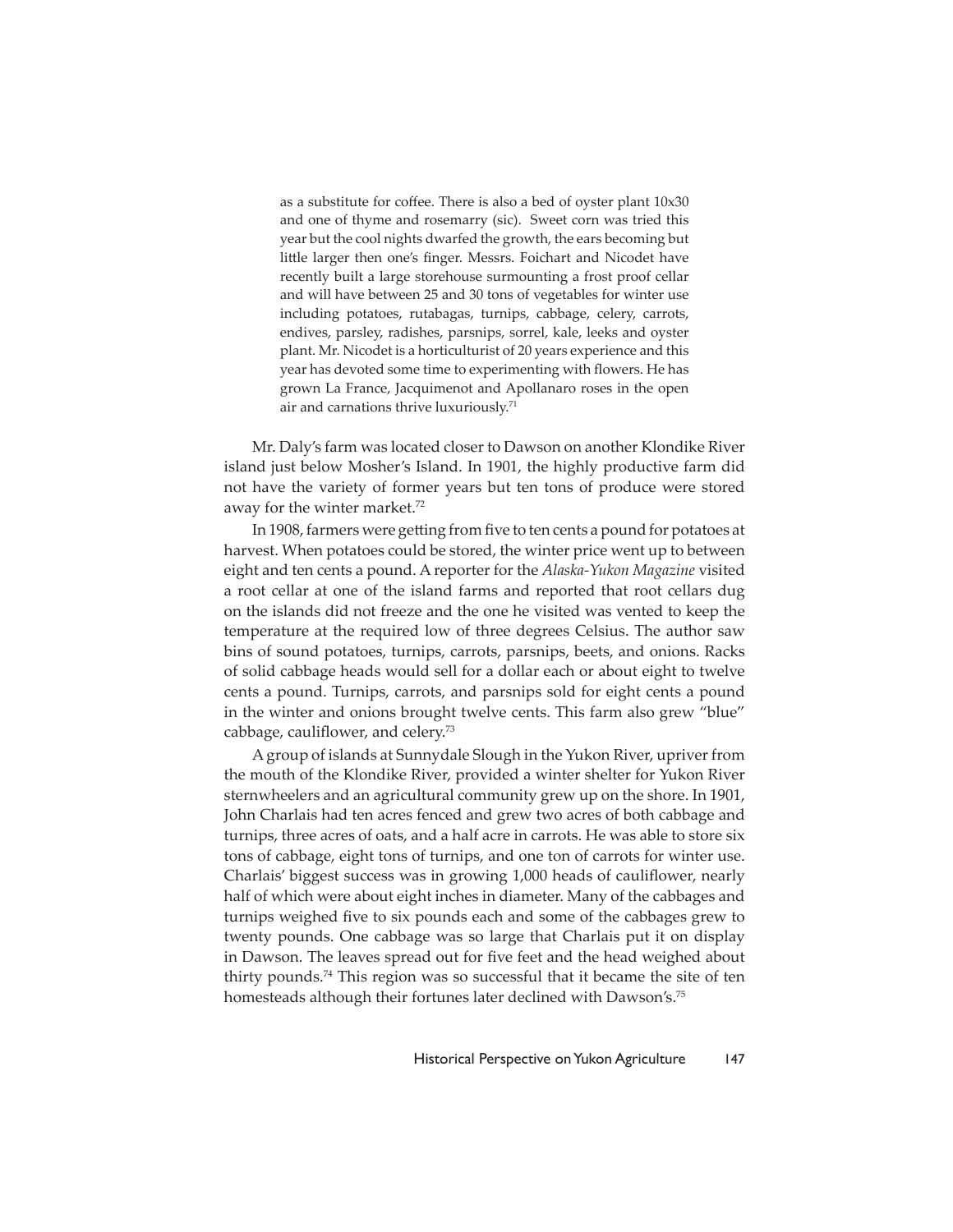The West Dawson agricultural community was connected to Dawson City by a cable ferry that operated across the Yukon River. Brockfelt Farm was about ten acres and produced from twelve to fifteen tons of vegetables for winter use in 1901. The Brown and Matheson eighty-acre tract was just downriver from the Brockfelt Farm and had about ten acres under cultivation as well. In 1900, five acres were seeded in timothy hay and oats which yielded about fifteen tons. In 1901, three acres of cabbages yielded about 20,000 heads, half an acre of turnips and one in potatoes yielded 200 bushels. Fifteen thousand celery plants were stored for winter use. A "quantity" of summer squash was grown, principally Hubbard, but there were no comments on the quality. The *Semi-Weekly Nugget* reported that Brown and Matheson's hothouse tomatoes yielded very well and the farm produced about fifteen tons of cabbage, potatoes, carrots, and turnips.<sup>76</sup>

As in the 1880s, the Klondike Gold Rush era farms were supported by a demand for a stable source of food, a need to fend off scurvy, and a desire to stretch the dollar. Unlike that earlier time period, a large population created more demand and larger farms could flourish as it was worth the time for those who had the skill. The farmers were able to pick the best locations for their crops and Harper's experience at Ogilvie had taught that island locations gave the best protection against early frosts. The most fragile crops were grown in the Klondike Valley. More food was imported but it was still expensive. Farmers soon learned to store their produce and take advantage of higher winter prices when the last fresh vegetables brought by the sternwheelers were gone.

#### **Klondike Livestock**

Livestock destined for the Yukon market arrived over two routes before local farms started raising animals. There was a relatively easy cattle drive on the Dalton Trail that started at the port of Haines, Alaska and followed what is now the southern Haines Highway corridor to Dezadeash Lake and then a series of drainages to the Yukon River. At this point, the cattle were either loaded live onto scows and barges or butchered and shipped to Dawson City as meat.<sup>77</sup> A much more difficult trail for livestock started at the port of Skagway and went over the White Pass through the Coast Mountains to the sternwheeler landing at Lake Bennett. The route became more popular after the railway was completed between Skagway and Whitehorse in 1900 and cattle and sheep could be loaded onto stock cars.

E. Pearson brought some cattle to Dawson City in the fall of 1897.<sup>78</sup> C. W. Thebo travelled over this trail in August 1898 with 1,000 head of cattle and 150 horses. He reported the trail to be in excellent condition and the stock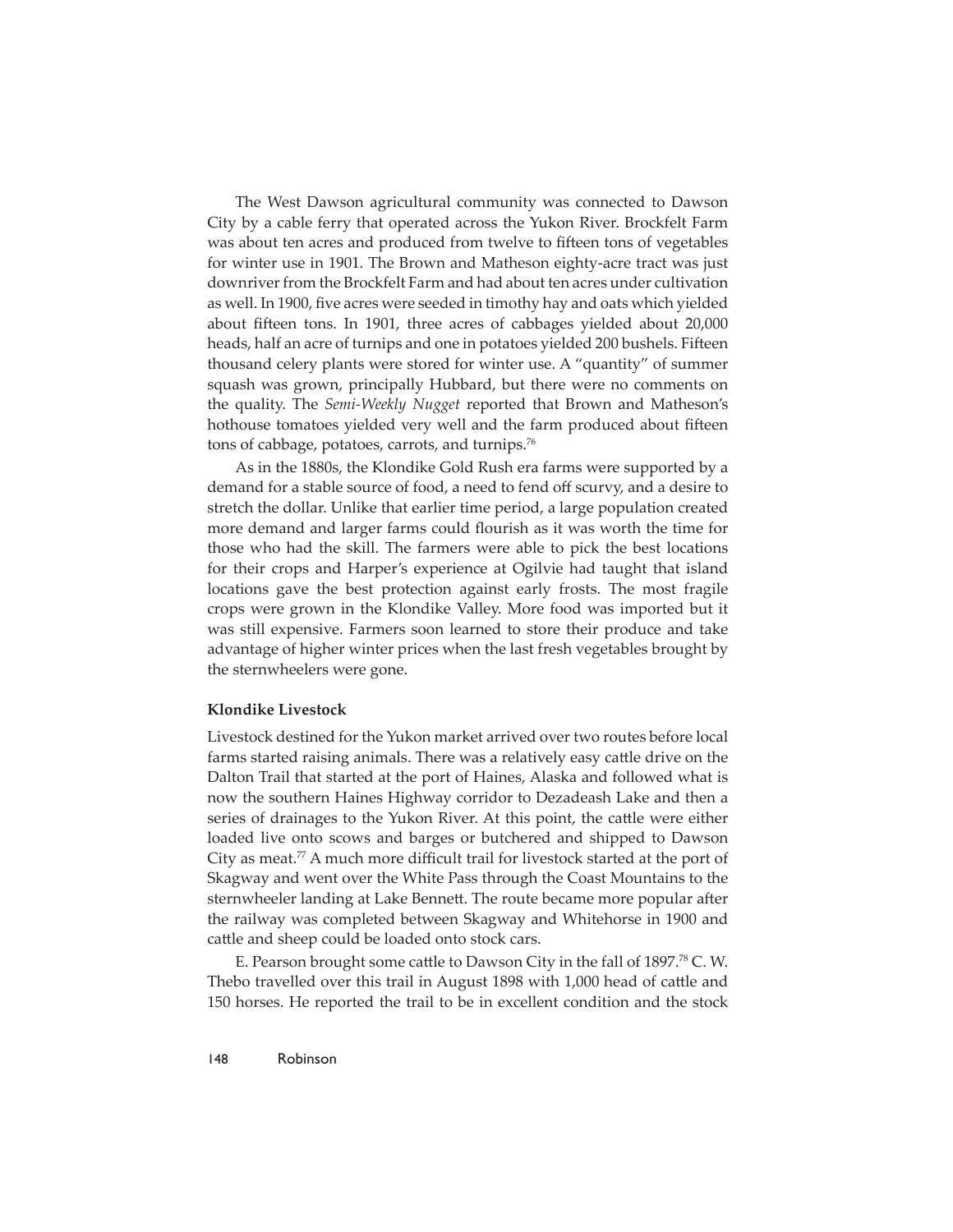found "ample" to eat along the route. They made eight to ten miles per day and arrived at the river in good condition. The pasture was good around Fort Selkirk and Thebo planned to hold the stock there until they were needed or until winter when the animals could be slaughtered and frozen.<sup>79</sup> Most of the stampeders coming into the country by land followed the trails from Dyea or nearby Skagway and E. Pearson brought in a big flock of sheep over that route in the summer of 1898.80

H. L. Miller, the best known driver, brought nineteen steers and the first milk cow into Dawson at the end of June 1898. Milk was a prized commodity in Dawson City and the first meagre offering was noted in the local paper when a gallon of milk brought \$30 in gold dust. Her owner, now named "Cow" Miller, expected she would bring in \$100 dollars a milking after she was settled as "she comes from a good family." There was little feed at this time and she survived on flour and packing hay.<sup>81</sup> By the middle of July, several hundred beef cattle could be seen browsing along the banks of the Klondike River.<sup>82</sup> The cattle were sold in small lots to those who owned butcher shops in town.<sup>83</sup> Miller soon returned to the coast for more cattle and he also planned to bring in a drove of pigs.<sup>84</sup> Two scow loads of the first live hogs in Dawson arrived in mid-September 1898 and were butchered right away.<sup>85</sup> Miller earned himself the title of "Banner Klondike Stockman" for his unusual success. Banking on more success, Miller left immediately for the United States, hoping to get out before ice blocked the river. It was hoped that he would return again with turkeys and more meat for the Thanksgiving and Christmas markets.<sup>86</sup> By the middle of October, nearly a dozen rafts with slaughtered cattle were anchored along the Yukon River. Meat was more plentiful in Dawson than in many other communities.<sup>87</sup>

The demand for meat in Dawson City created business opportunities for wholesalers and retailers. Mr. Faron was credited with bringing in several hundred head of sheep and in September 1898, he bought the businesses and buildings of the Arctic Meat Co. started by G. G. Berg.<sup>88</sup> Chris Bartsch, in the firm of Bartsch & Foley, also drove sheep and cattle into the Yukon. He had an interest in a Dawson store, the Portland Market, which W. Rudio purchased in September 1898.<sup>89</sup> That same month, the Portland Market was advertising fresh pork, poultry, game, and high-grade meat at "popular" prices.1

The growing number of horses and livestock in the Klondike created a demand for feed crops and the price gradually fell. Hay was selling for \$400 a ton during the winter of 1897/98 and thrifty owners fed their horses flour (at six dollars per fifty-pound sack) and packing-case straw for roughage. $91$ Some hay was selling for \$300 per ton in 1898.92 The *Klondike Nugget* reported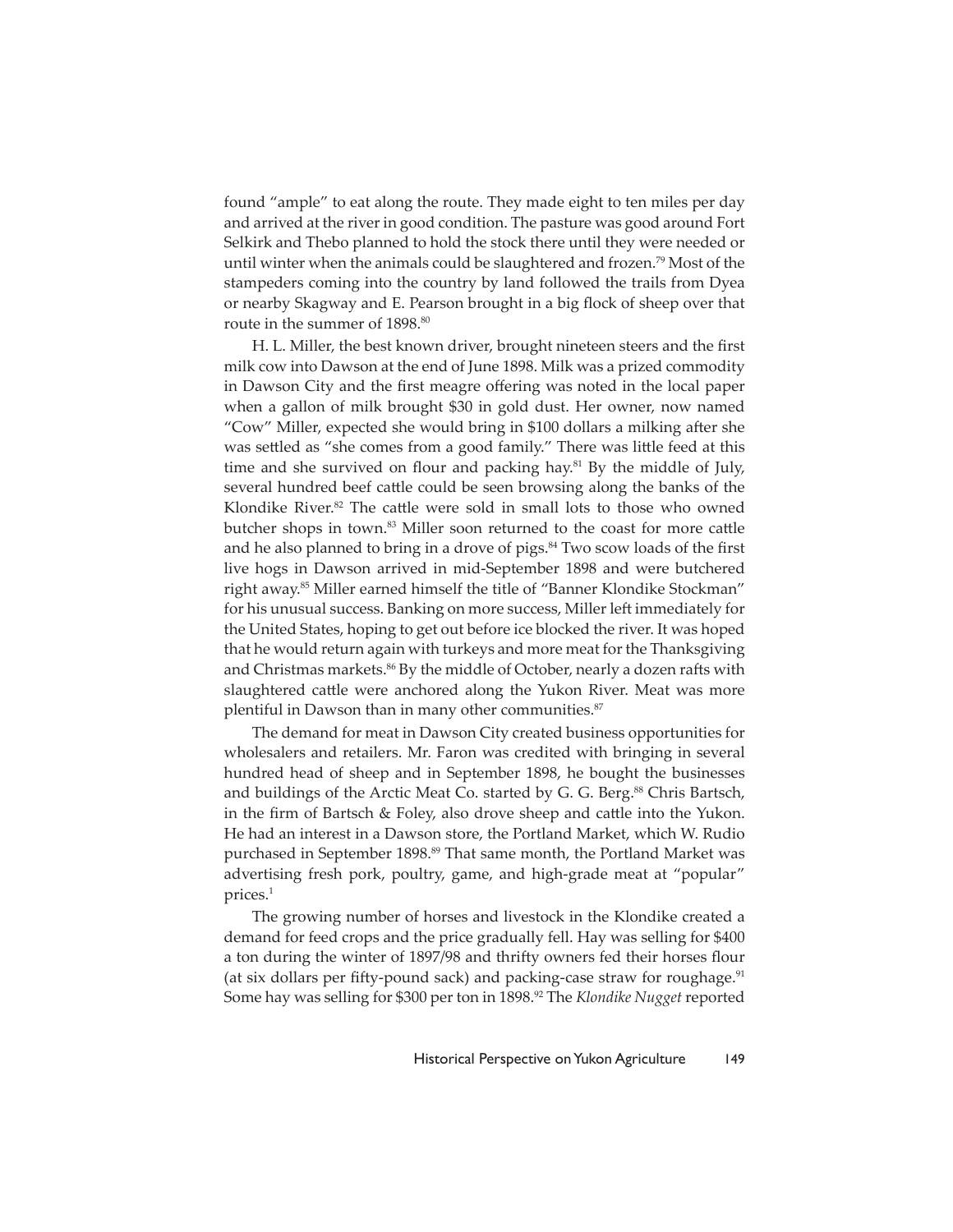in September 1898 that local hay was arriving in Dawson from hundreds of miles around and proving a profitable investment at \$250 per ton. Not all of this hay was grown by the cutters and anyone could apply for a permit to cut grass by paying a royalty of one dollar per ton.<sup>93</sup> Wild grass on favourable land was growing five feet high. The royalty was put in place to encourage cultivation but the policy backfired as few wanted to clear brush and stumps on their twenty to twenty-five acre allotments if anyone could pay a dollar to cut a crop. In September 1898, the Dominion Land agent brought in a new policy to grant yearly and renewable leases. The newspaper predicted a grand future for Yukon farming.94

This rosy outlook was given a setback when the ocean steamers, riverboats and White Pass & Yukon Route railcars were fitted with liquid ammonia refrigeration.95 Hundreds of tons of fresh meat and poultry were delivered into the Yukon in 1899 and the cost of dressed meat fell to rival that of local moose and caribou.<sup>96</sup> The problems of northern animal husbandry outweighed decent financial return although hay remained a valuable crop. Fresh local produce may have lost some of its edge as well after Dawson's first brick building was constructed to store perishable imported goods.<sup>97</sup>

During the summer of 1899, horses were imported into the Klondike in great numbers and 1,200 of them were used to transport men and supplies between Dawson and the goldfields that winter. Horses soon replaced dogs as the main freighting animal as a good horse could pull a ton of goods over the smooth winter roads in comparison to twenty dogs pulling three sleighs. Working dogs thrived on dried salmon but working horses needed hay and oats. Horses pulling wagons and drays were everywhere in 1899 and the wharves were piled high with compressed hay brought from outside. Vacant lots in Dawson City were filled with bales of hay weighing 100 pounds each.98

In the fall of 1899, the *Klondike Nugget* reported that hay, cut in August and September, was arriving at Dawson's waterfront, brought down the river on rafts and carried over the ice at the water's edge. Hay rafts lined the shore for half a mile. This "wild slough" hay sold for twelve cents a pound un-baled. One lot of tame hay was from the only hay farm in the country, "taken up years ago by Chris Sonnickson" and it sold for fifteen cents a pound. The wild hay was native red-top or blue-shan, cut on the banks of the Yukon River above Fort Selkirk. It was packed to the river bank, tramped into a hay press and tied in 150-pound bundles. The *Nugget* reported a total crop of 350 tons of hay and enough horses in Dawson to consume ten times that amount.<sup>99</sup>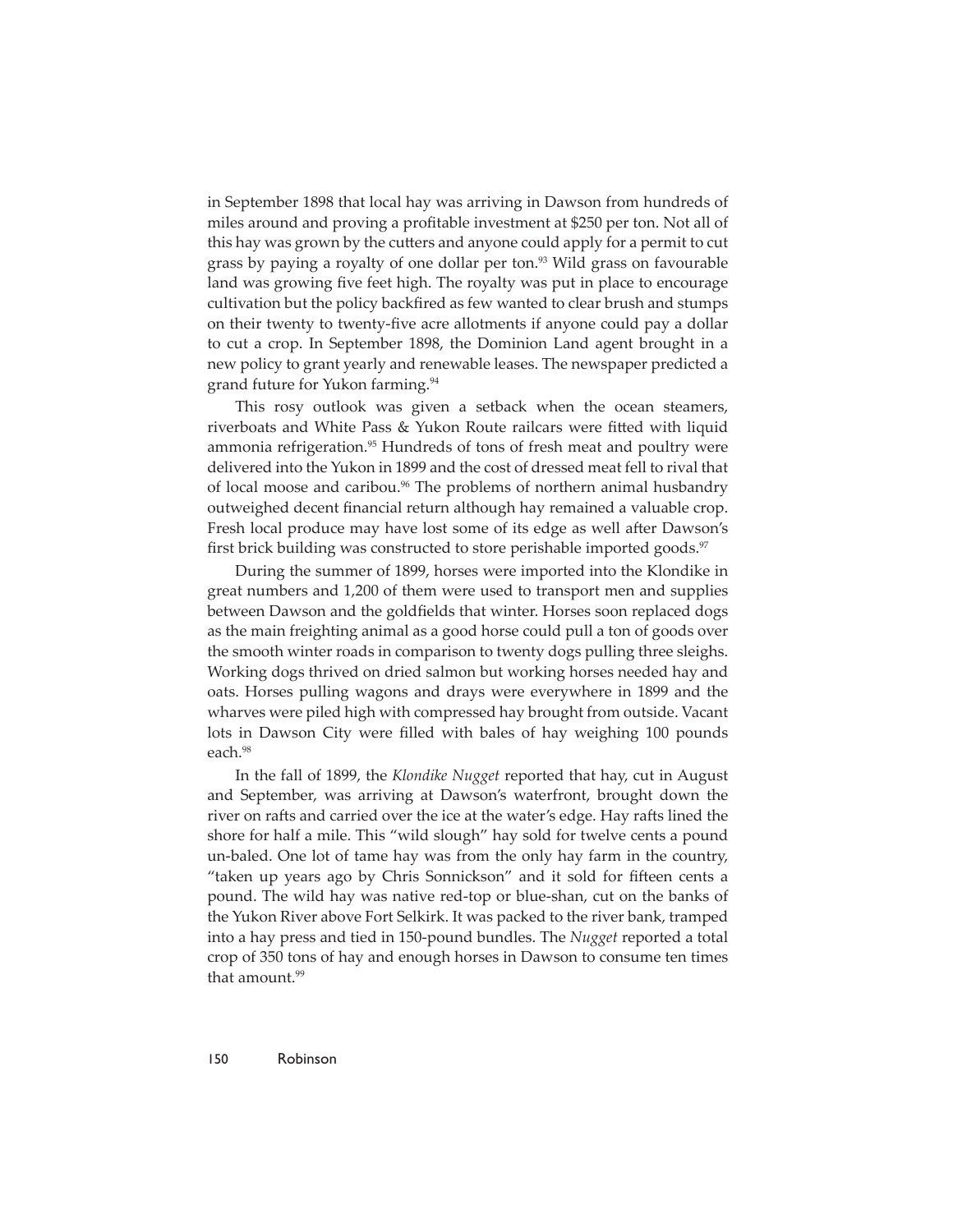During the gold rush, the first cattle, sheep, or pigs to reach Dawson in the spring or early summer got the best price. Before refrigeration was available, slaughtered stock was sold immediately at any price but live herds could wait for a better price if feed was available. The safest return for the effort of bringing in stock was from dairy cows. The introduction of refrigeration systems gave the importers an advantage and no cattle ranches were established during this time. As horses replaced dogs in the transportation system, the need for hay rose to consume all that farmers could produce although local grass successfully competed with farmed hay until the government policy on royalties and leases was revised.

#### **Farms and Transportation**

Until 1902, when the Whitehorse to Dawson Overland Trail winter road was constructed, the main transportation route into the territory was along the Yukon River. After 1902, the Yukon's population was either seasonally nomadic or grouped in nodes along the road and rivers at roadhouses, wood camps, and mining settlements. At the two largest nodes, Dawson's population was about 5000 people and Whitehorse's population ranged from 200 to 800 depending on the season. Goods and people arrived in Whitehorse over the White Pass & Yukon Route railway, and were then dispersed by sternwheeler during the summer, and horse and wagon or sleigh during the fall and winter. Importing goods was expensive but, in May 1902, local produce in Dawson City was still averaging twelve cents a pound and restaurants found that tinned goods, probably brought in the summer before, were more affordable.<sup>100</sup> The high prices that fresh produce brought during the gold rush no longer seemed reasonable.

There were many gardens in Whitehorse during the summer of 1902 and some of the produce was good enough to present at outside fairs. The police barracks in town produced a fair crop of peas, lettuce, cauliflower, cabbage, turnips, radishes, and carrots although beans and beets were not a success. The garden was a reliable source of only the most easily grown salad vegetables. The police complained that the 1902 seed, received from Ottawa, was not as good as the seed the year before, and planned to use local seed in the future as those who did so in town obtained better results. Yukon potatoes were declared cheaper and better than those shipped from Vancouver.<sup>101</sup>

Roadhouses were located along the Dawson to Whitehorse trail at intervals of about thirty kilometres. They offered meals and rooms to travellers and a change of horses. The owners or proprietors often had a garden and an oat field, and the small farms supplied some hay for the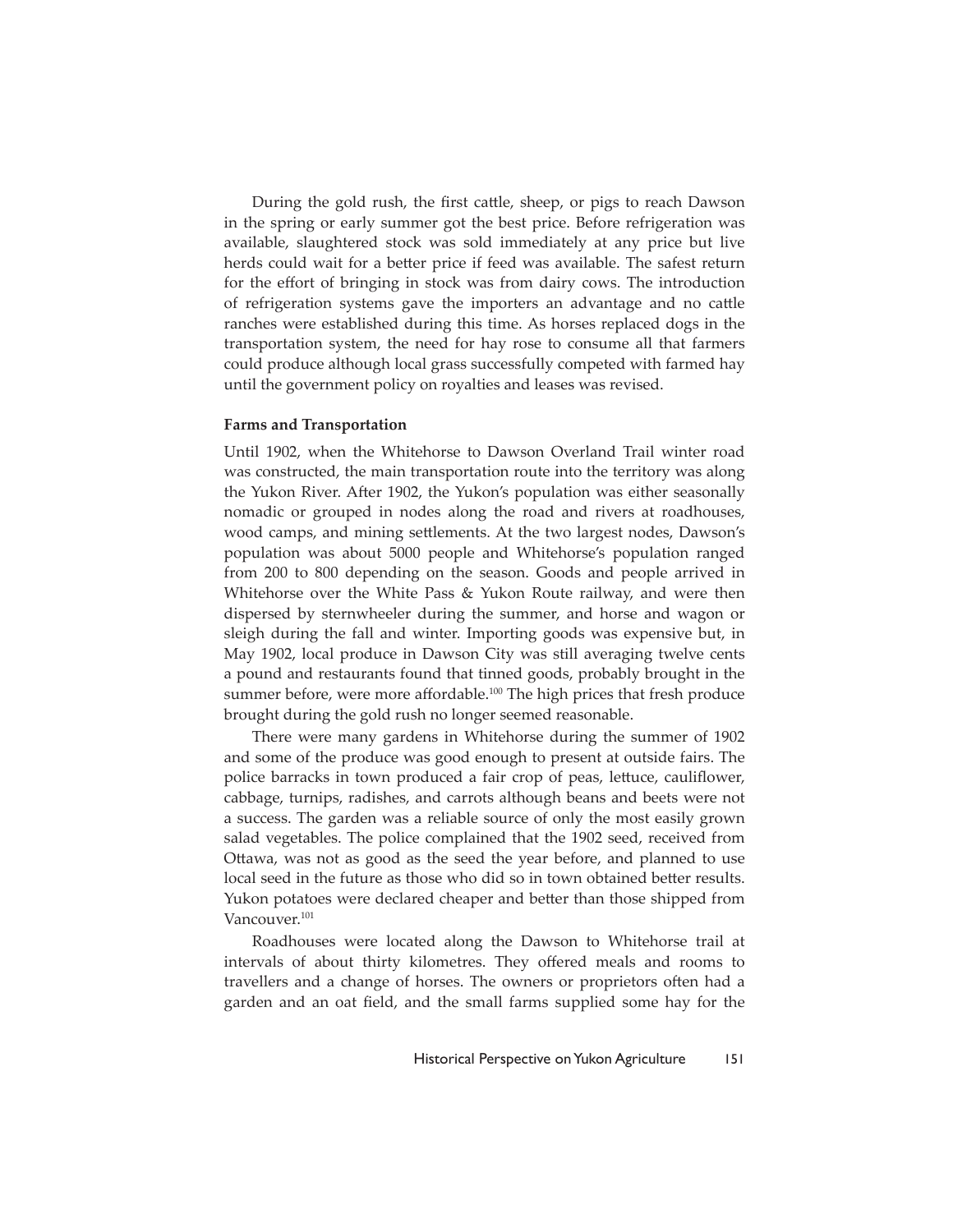horses working that section of the trail.<sup>102</sup> Most of the feed was delivered to the roadhouses at the beginning of the winter. In 1905, "Menard & Grenier," of Pelly Crossing, advertised to cattlemen and others that they would deliver first-class oats at posts  $#8, #9, #10, #11,$  and  $#12$  on the winter trail to Dawson in 1.5 ton lots at five cents per pound. $103$ 

Regular sternwheeler traffic allowed successful farms to exist farther away from the larger communities as they provided reasonably priced transportation to the markets. There was a penalty paid for being off the main Yukon River route however. In 1916, freight costs from Dawson to the mouth of the Stewart River (110 kilometres) were three-quarters of a cent per pound while freight costs up the Stewart River to the Maisie May farm (155 kilometres) were a cent and a quarter per pound.<sup>104</sup> In 1903, a Fort Selkirk farmer reported a clear profit of \$3,000 on a crop of hay and potatoes sold in Dawson. His success encouraged others to leave prospecting for agriculture.<sup>105</sup> The 1907 growing season was a good one as all vegetables thrived and some local potatoes were considered better than the imported variety. Five homesteads were granted and another dozen were applied for, generally by men who cut wood along the river for the sternwheelers during the winter and raised crops in the summer.<sup>106</sup>

Lewis Cruikshank had one of the most successful farms along the Yukon River. He raised hay and oats at his 160-acre homestead on Ogilvie Island (Harper and Ladue's old location near the mouth of the Sixtymile River) and sold produce to the stores in Dawson. Cruikshank had a wonderful rhubarb patch and made rhubarb and cranberry wine.<sup>107</sup> By 1918, he had twelve acres under cultivation. In 1926, he said he had been there for twenty years and the longer he stayed the poorer he got. Although this is a typical farmer's lament, farming along the Yukon River was not easy. Cruikshank was burned out completely in 1923 and in 1925 a flood washed away his buildings, fences, wood pile, chickens, and a horse. Still, Cruikshank was a gardener of some repute and successfully grew wheat, alfalfa, brome grass, and potatoes until the 1940s.108

In the days before the gold rush, farmers grew their crops close to the communities and sold their produce in the local stores, or customers made their way to the farm. Roads improved in the years after the gold rush but they were mainly winter routes and carried first class mail and small amounts of freight. Sternwheelers were the main means of summer transportation and were capable of carrying tons of freight. This was a great benefit to the farmers as the best farming land was in the river valleys. The sternwheelers could stop at the farms as they travelled between the largest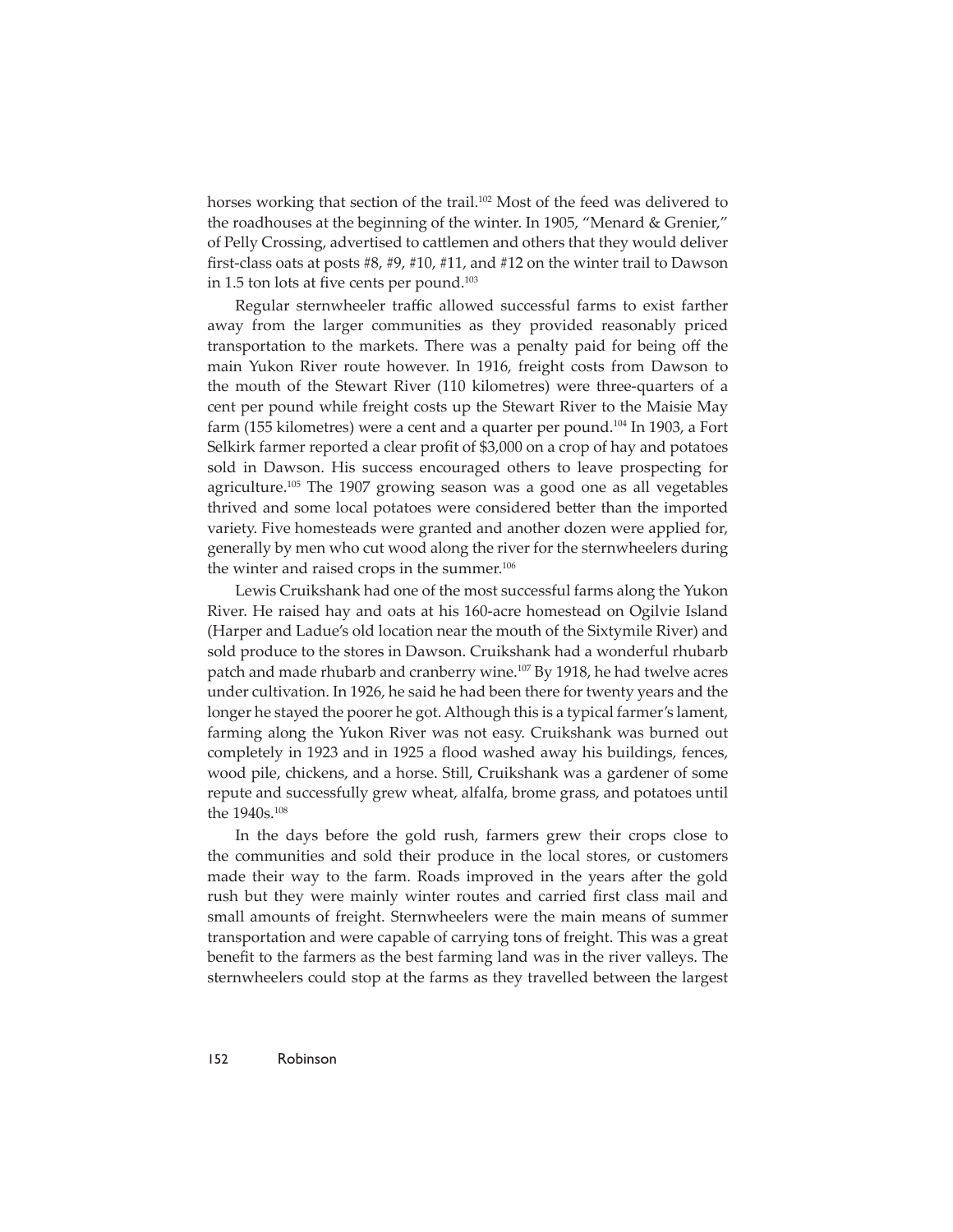Yukon communities of Dawson City, Whitehorse, and Mayo and over the Yukon border into Alaska.

# **The Golden Age of Agriculture**

Yukon's population fell from over 27,000 people to around 8,500 between 1901 and 1911.109 Less food was imported and between 1900 and 1915 there was a steady increase in acreage under cultivation. By 1915, twenty-seven Crown grants had been issued covering 2,155 acres.<sup>110</sup>

Not all of the farm produce was destined for the Dawson market. A 1904 gold strike in the Kluane Lake region brought the first prospectors and miners into that region and a First Nation Elder remembered that "when Louie and Gene Jacquot first came [to Burwash Landing] they showed our people how to put in a big garden and everybody worked in that big garden and shared what they grew. They grew carrots, turnips, potatoes, cauliflower, parsnips and all other kinds of vegetables."<sup>111</sup> In 1915, Daniel Cadzow had a 350 acre farm on the right limit of the Porcupine River near his store at Rampart House.<sup>112</sup> That small Yukon community was extremely isolated, receiving most of their expensive supplies via the Porcupine River from Fort Yukon, Alaska.

By 1906, almost all the turnips, carrots, beets, and celery in Dawson City were locally grown.<sup>113</sup> The 1908 farms around Dawson were successful and progressive. The potato crop was over 200 tons, about five of which were grown from about 275 pounds of seed potatoes by the McClusky brothers at their Clear Creek farm downriver from Dawson. They crossed Rochester Rose and Golden Coin varieties one season, and the following season crossed the result with Golden Coin. The first cross sent up two shoots, one yielded a pink, and the other a white potato. The second year, the pink potato was crossed with the Golden Coin and resulted in a dark blue potato. One potato, weighing three pounds, was cut into thirty-two pieces, for seed, and yielded 150 pounds. Even so, potatoes comprised about 15 percent of all the freight coming into the Yukon.114

About 200 acres of land was under cultivation near Dawson by 1911. This was more than during the Gold Rush era as the declining population was actually purchasing more local produce. The farms were producing 350 bushels to the acre, or about 450 tons of potatoes, almost enough to supply the local demand.115 A West Dawson farmer was expecting his root crop would total more than 200 tons. Several tons of tomatoes ripened "within a mile of Dawson" and 150 tons of other vegetables such as beets, celery, cauliflower, turnips, and cabbages were grown locally.116 The Paddocks' greenhouses in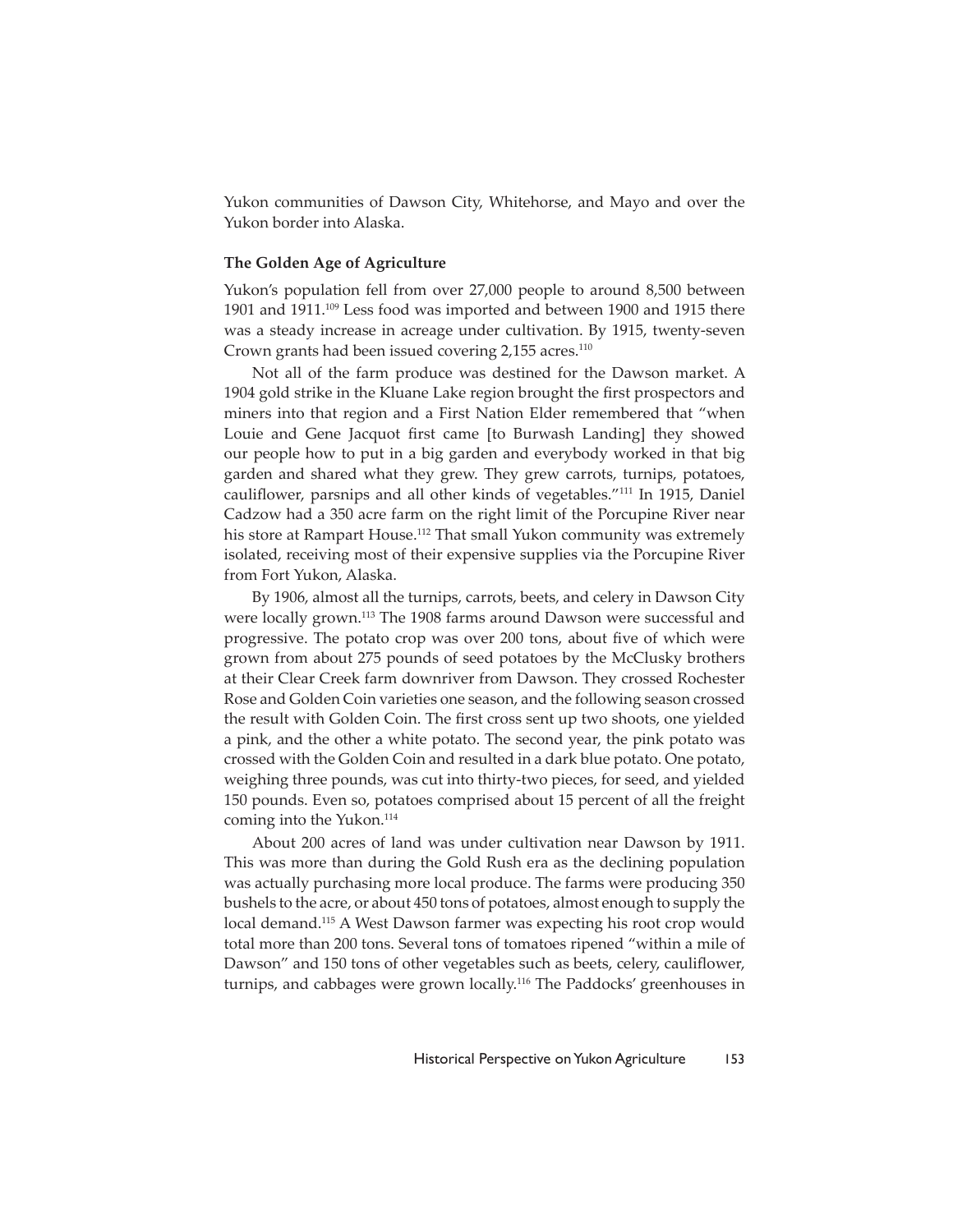West Dawson were successful enough to be featured on postcards of the day.117

Animal fodder was still in demand for the many working horses of the region. Timothy hay matured about 1 August, grew to over four feet in height and farmers could raise two crops if the weather held. Farmers continued to experiment with new crops. Alsike and white clover grew abundantly but red clover proved too susceptible to frost. Yukon timothy and clover hay compared favourably with outside hay and brought the same price—from \$80 to \$100 a ton. Oats and barley successfully sown about 1 May were harvested by the middle or end of August.<sup>118</sup> Oat crops were running as high as fifty bushels to the acre.<sup>119</sup> The Yukon superintendent of works and buildings sent some feed outside the Yukon to test it for quality in 1911. The returned analysis of the local Dawson brome grass and some poor quality imported timothy showed the brome to be more nutritious. The brome contained more protein and less fibre than the timothy and therefore was more digestible although the analyst noted a slight laxative quality not desirable for hard-working horses.<sup>120</sup>

By 1915, forty-eight homesteads, over 4,500 acres, had been taken up under term payment plans. Most of these were within sixty-five kilometres of Dawson and most of the land was under cultivation. Yukon farms ranged from twenty to 320 acres in size. Hay averaged over one and a half tons per acre with crops like wheat, oats, barley, and alfalfa maturing in less than ninety days. A few farms had horses, cattle, sheep, and hogs. Poultry and fresh local eggs were in high demand in Dawson.121 New owners of the Pelly Farm brought in short-horn cattle and raised hay to feed them. They also brought in horse-drawn equipment and were successful in growing grain, grinding the wheat into saleable flour.<sup>122</sup>

The Canadian Department of Agriculture took an interest in Yukon farms and in 1917 a co-operative experimental substation was set up at the already established farm of J. R. Farr at Swede Creek, on the west bank of the Yukon River less than ten kilometres south of Dawson.123 Before the farming experiments began, there were three years of soil improvement and a variety of tests for grains, grasses, and vegetables. Because of the early frost, ploughing in green crops did not materially improve the soil condition until the second year. During those three years, the test plots yielded as high as sixty bushels of wheat, over 134 bushels of oats, sixty-six bushels of barley, and twenty-one bushels of peas, per acre. Wheat had been grown at this location for ten successive years and, when selected seeds were used, the earliest varieties matured well. Varied tests were then conducted under a three-year rotation: first year hoed crop, second year grain seeded to clover,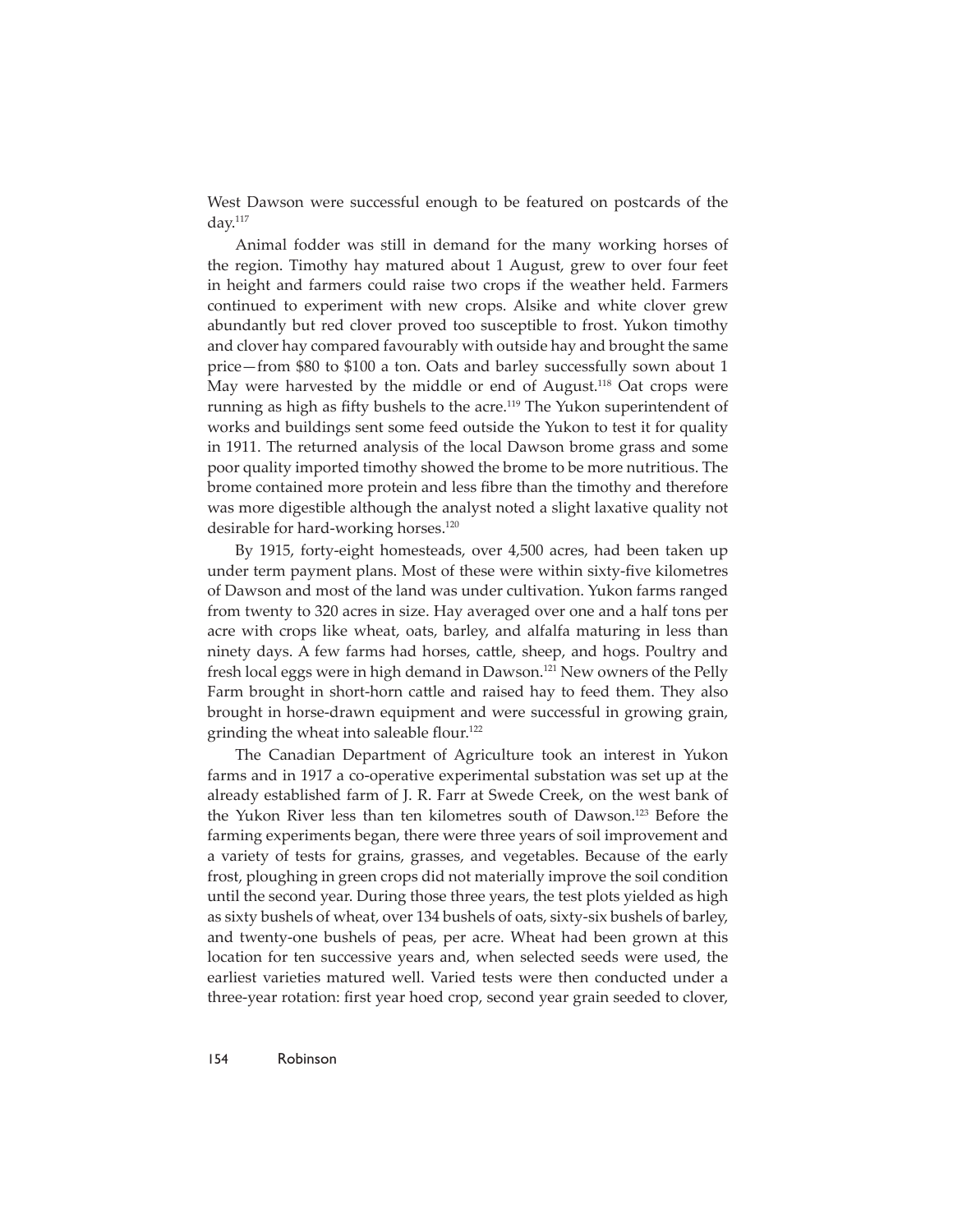and third year hay with the aftermath ploughed under. Of the wheat tested: Ruby yielded fifty-four bushels and Prelude over forty-one bushels per acre, and the quality was excellent. The other varieties, Marquis and Huron from local seed, were a failure. Barley yielded as high as over forty-two bushels per acre and oats as high as one hundred. Small fields were sewn in forage crops including: a mixture of alsike, red clover, and timothy; sweet clover; a mixture of oats, peas, and red clover; rye and buckwheat; and corn and sunflowers. The growth of all except buckwheat was excellent although winter kill was severe in the spring of 1923.<sup>124</sup> Good crops of wheat and barley matured in most years if there was no early frost. Timothy and alfalfa proved moderately successful although the latter did not ripen to seed.<sup>125</sup> A variety of crops were grown successfully with yields and quality comparable with those in southern Canada. The experimental substation suffered from a lack of direct technical supervision and it closed in 1925.<sup>126</sup> The Swede Creek farm continued to produce vegetable crops and potatoes until 1945.<sup>127</sup>

In the 1920s, an increasing use of mechanical equipment and a low population caused a declining market for feed grain and fodder and many farms were abandoned. The farms that continued were doing very well with vegetables being the most successful crop in the Dawson area. In 1924, wheat seeded on a farm near Dawson on 27 April was harvested within three months. Brome, timothy, and western rye (slender wheatgrass) thrived in various places. One ranch in the Indian River valley, thirty-two kilometres up the Yukon River from Dawson, was producing 100–150 tons of hay annually. Carcross farms were supplying the local need for crops and beef and, by 1928, vegetable and hay production was extensive in the Mayo region.<sup>128</sup>

By 1941, the area under cultivation was down to 511 acres on twenty-six farms although gardens still flourished in the Dawson, Mayo, and Kluane Lake regions. Only two of the farms exceeded 300 acres in size and the others were each less than 200 acres. These multi-purpose farms grew field crops, tubers, vegetables, and livestock. The largest crop was in brome grass with yields from one to two tons per acre. Smaller areas were sown in wheat, oats, barley, alfalfa, and potatoes. Grain crops were grown for green feed although they usually matured. Wheat matured and was harvested around Dawson in eighty-seven days. Farm income was largely derived from sales of milk, butter, beef, pork, and, to a lesser degree, vegetables. In 1941, two farms were classified as stock producers although others maintained horses, cattle, pigs, and some poultry. In the larger communities, home gardens supplied most of the demand for vegetables.129

The number of farms and the amount of land under cultivation increased until at least 1915 and farmers experimented with crop diversification. When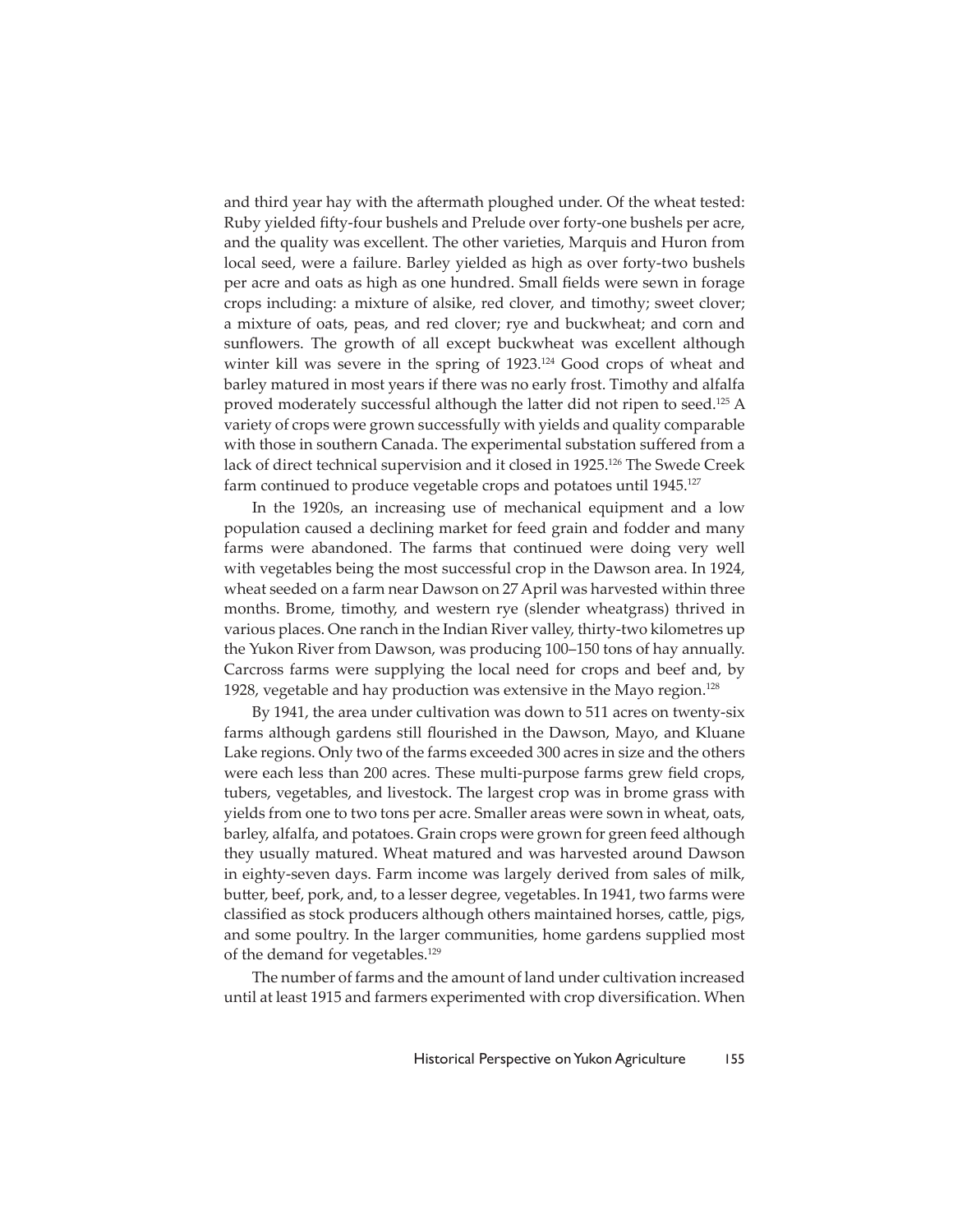the use of horses declined in the 1920s, hay farms were reduced in number but it was still a fairly sheltered and comfortable time for most small farms. However, the Yukon was poised for the biggest change in its demographic and transportation system since the gold rush. The construction of the Alaska Highway would again bring in thousands of people for a short period of time, briefly disrupt existing supply lines, redistribute population centres, and remake the transportation grid. The new road would allow southern farms to ship their produce north quickly and cheaply.

#### **Southern Yukon Experiments**

The construction of the Alaska Highway pioneer road in 1942 drew the federal government's attention north and the idea of a self-sustaining frontier was reborn. In 1944, the Experimental Farms Service established a new Yukon Experimental Substation. Prompted by a Northwest Territories and Yukon Affairs resolution, Dr. A. Leahey, Field Husbandry Division, Ottawa, led a party of three looking for a location with adaptable soil, water in abundance, and highway frontage. They followed the Alaska Highway west from Whitehorse for 160 kilometres and eventually chose a site at Pine Creek, near present-day Haines Junction, for the substation. The challenging site was supposed to prove the case for other, more sheltered areas.<sup>130</sup> This unlikely location was just miles from the sixteen highest mountains in Canada but it was thought that returning soldiers would want to settle along the newly constructed highway.131 Leahey and his party deemed the land closer to Whitehorse unsuitable for agriculture.

A field tractor and brush breaker, a disk and drag harrow, and various small tools were landed at the railhead at Dawson Creek, British Columbia. A two-ton truck delivered the equipment, trailed by a passenger car carrying the three other staff members. They arrived at the site on 4 October 1944, a little late to establish the outpost but it was difficult to acquire equipment in the war years. During the winter, more equipment was obtained including a D4 Caterpillar tractor and blade. In 1945, about twenty acres were cleared and the ground broken for crops.<sup>132</sup>

In 1946, several varieties of early-maturing cereals were planted at the Pine Creek Substation. The field test plots, each being one-twenty-fourth of an acre, grew four varieties of wheat, three varieties of oats, and four varieties of barley. Some of these were still being grown in 1951 along with substitutions. Some of the vegetables tested matured in garden plots including beets, cabbage, cauliflower, carrots, parsley, early green peas, lettuce, potatoes, radish, rhubarb, Swiss chard, turnips, and one variety of parsnip. Broad beans achieved occasional maturity and Brussels sprouts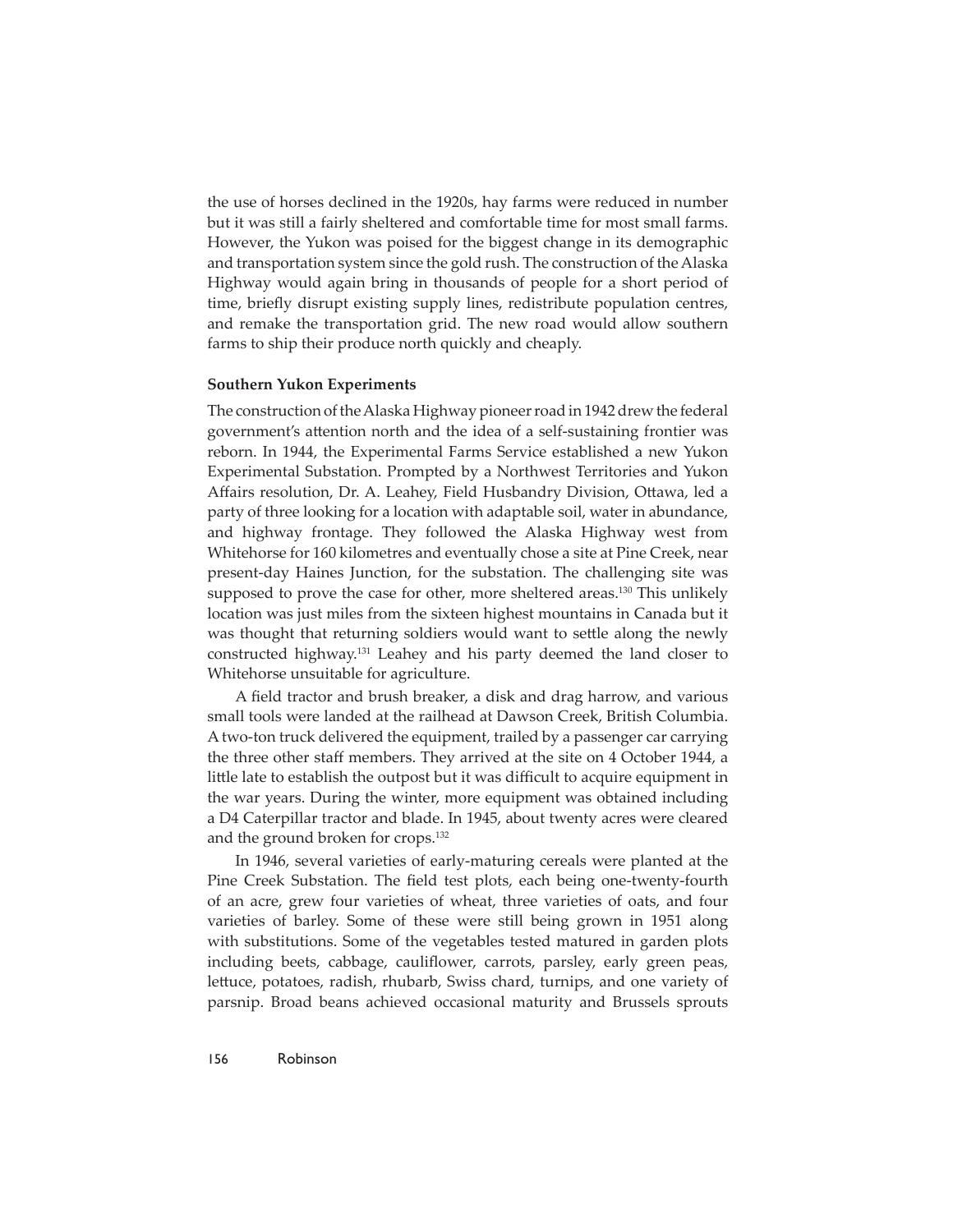were generally productive. Asparagus, cucumbers, corn, pumpkins, squash, and wax and green beans were not productive in garden plots. Onions did not mature to commercial size in garden plots and spinach bolted. Celery made good commercial bunches when transplanted into cold frames with southern exposure. Muskmelons, tomatoes, and peppers grew successfully under glass. Red, white, and black currants were introduced in 1946 but no plants had grown to healthy bush status by 1951. No success was achieved by gooseberries or a variety of raspberries but Saskatoon berries slowly established themselves. Plums failed and apples and "crabs" remained at bush status. In 1947, facilities for chickens were added to the substation and "excellent" coarse grain and forage feeds had been raised on the farm for seven successive years.<sup>133</sup> Winter wheat and rye grew better than spring wheat at the Substation and few clovers were hardy enough to survive the winters.<sup>134</sup>

Spring wheat had been grown successfully at Dawson and other areas since 1900.135 Substation staff travelled around the territory in 1947 and planted small plots of cereals and forage with encouraging results. Mature wheat, oats, and barley were harvested at Mayo, the Pelly and Stewart river valleys, and the Klondike. Most of the forage grasses proved hardy and adaptable. An old farm in the Stewart River valley had been sown in brome grass in 1917, harvested as horse feed for three years, and then abandoned. When examined in 1947, the brome crop was lush and with some poplar and willow incursion. Oats, wheat, and barley had successfully matured on the 400-acre Pelly River Ranch since its establishment there in the 1920s. By 1952, the Pelly Ranch and the Masie-Mae Ranch, on the Stewart River, were largely inactive although the Pelly Ranch still had a small herd of cattle with brome grass as the principal forage.136

A foundation herd of shorthorn cattle was introduced to the substation in 1948 but the herd was subsequently diagnosed with Brucellosis and destroyed. Three young females and one male replaced the first herd in 1951 but the herd only increased by one in 1952. The Pine Creek staff looked enviously at the Pelly Ranch where horses, cattle, and hogs had been successfully raised for over thirty years.<sup>137</sup>

In 1956, the twelve-year-old substation at Pine Creek had 130 cleared and tillable acres. The farm was testing crops that did well in the Klondike during the gold rush and introducing, breeding, and testing new crops that might become adaptable to southern Yukon conditions. Staff had determined the biggest obstacles to agricultural production were soil infertility, unseasonal frosts, and lack of rainfall. A report concluded that local agricultural production was not a profitable endeavour due to high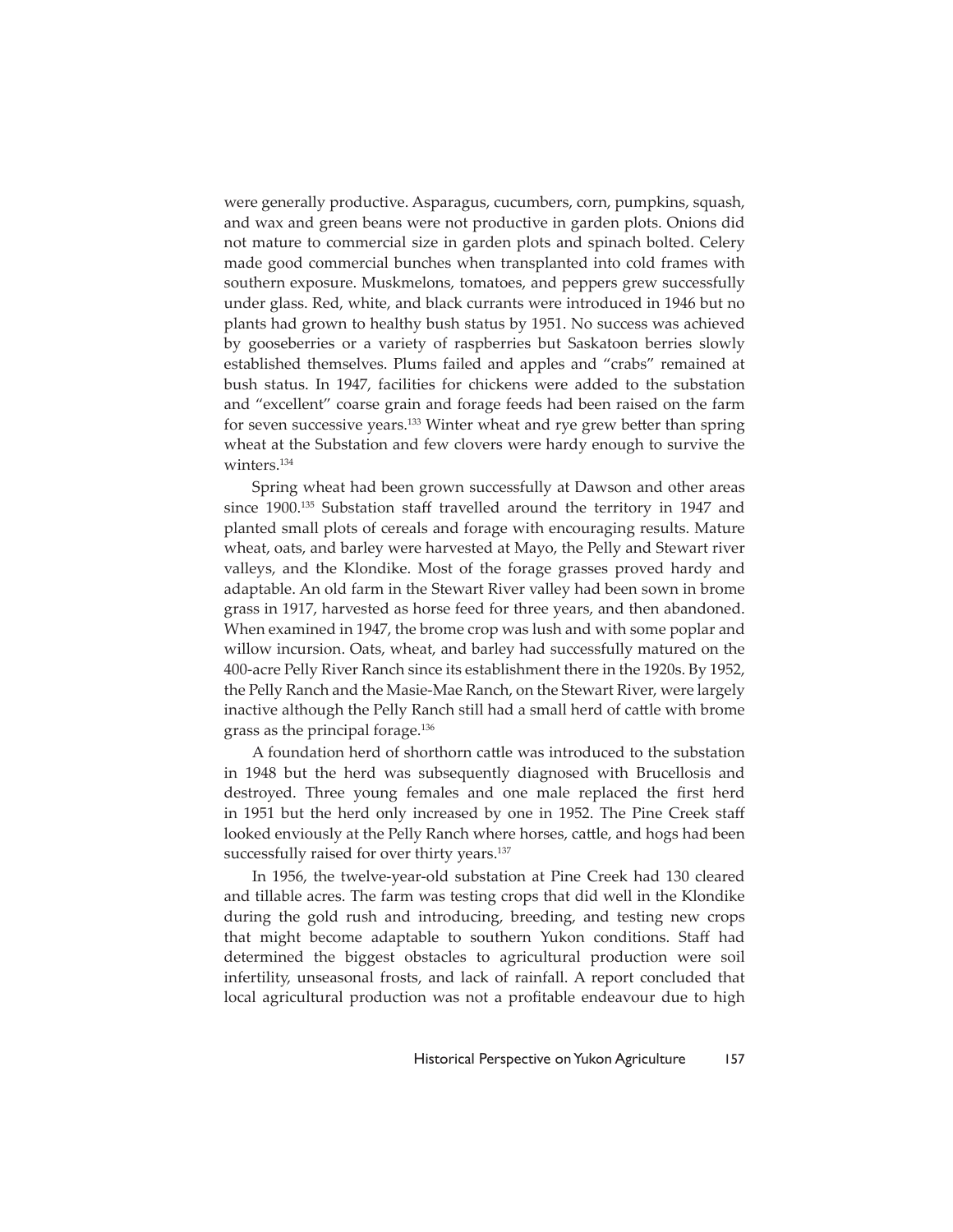transportation costs and a small local market but the region could be as selfsufficient as most areas of Canada if these problems were overcome. Cattle production and livestock feeds could produce a financially sound northern agriculture if their imported components were kept to a minimum.<sup>138</sup> After all the experimentation and modest successes in other crops, brome grass was the hardiest grass tested and was recommended as the best for hay and pasture.139 This was the same conclusion reached in the Klondike by 1911.

The experimental substation did devise clever ways to modify the effects of the harsh environment such as the use of plastic to increase soil moisture and temperature. A new design of plastic shelter suitable for home and commercial use was created at the farm. Another meaningful experiment used a sprinkler system to prevent frost damage to horticultural crops. From 1946 to 1966, the Pine Creek substation evolved from a frontier establishment to a small, modern research complex. Even so, in 1965, it became part of a regional complex and the projects and staff were drastically reduced. Resident technicians maintained existing research projects following instructions from agricultural scientists located elsewhere in Canada and research activity declined. Agricultural research money was reduced in 1970 and all but one northern station, near Beaverlodge, Alberta, closed.<sup>140</sup>

The Pine Creek substation, although reasonably successful, was too far from the population centre of Whitehorse where its defined problems of high transportation costs and a small market would have been minimized. Soil infertility, summer frosts, and a lack of rainfall remain the same in both locations. Cattle production and livestock feeds were a reasonable choice for a financially sound agricultural industry considering that brome grass can be successfully grown in south and central Yukon.

#### **Conclusion: Agriculture Then and Now**

The establishment of Yukon's first gold rush town, at Forty Mile, created a market for local produce that reached its peak during the Klondike Gold Rush. Farms along the large river valleys continued to be viable until the collapse of the British Yukon Navigation Company and the once reliable sternwheeler transportation system in the 1950s. A decline in population and a population shift to southern Yukon, where good farm land was rare, was accompanied by the continued improvement of the Alaska Highway, and the construction of the Klondike Highway to Dawson, that facilitated the delivery of reasonably priced meat and produce from southern Canada. Since 1970, there have been no events that radically changed the population numbers or shifted the locations of population centres. The Yukon has grown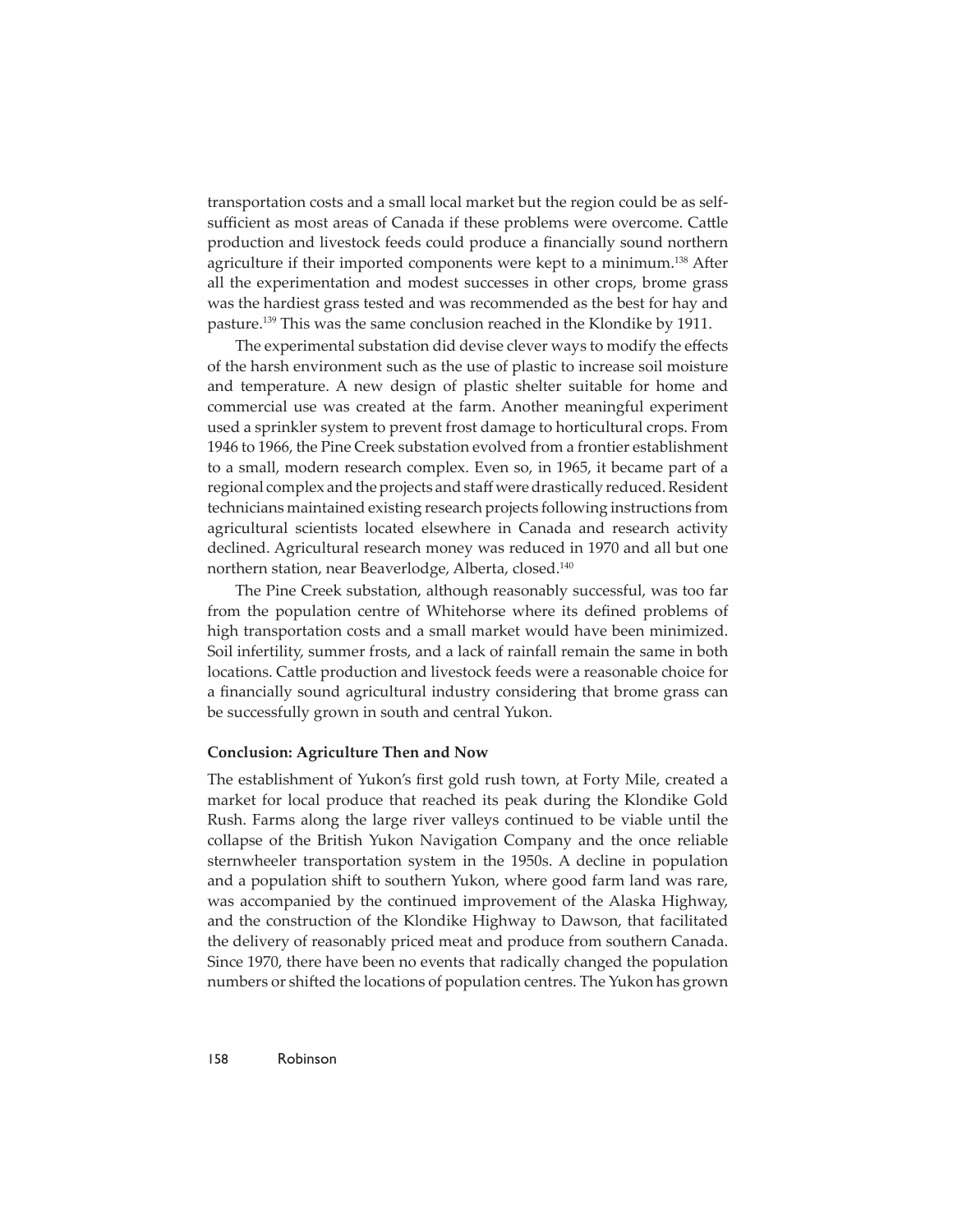slowly but transportation into the region has improved with consequent lowering of freight charges for imported goods.

In 1947, the Canadian Department of Mines and Resources was not encouraging agricultural settlers and had concluded that the future of Yukon agriculture would be closely linked with the development of other resources and mining for the profitable disposal of farm produce.<sup>141</sup> The history of Yukon agriculture between 1942 and 1982 was one of diminishing expectations.

A Dawson resident recalls that his neighbours stopped buying local potatoes because the only producing farmer refused to wash them and the imported variety "was easier to deal with."142 A long established greenhouse in the centre of Dawson went out of business in the 1960s.<sup>143</sup> A census of Yukon cattle counted 222 in 1961 and farms totalled only fifteen in that year and nine in 1966. In the 1970s, hay remained the biggest crop with oats a far second and potatoes an even further third. Hens and chickens were the largest group of livestock with cattle as a far second and horses leading milk cows. There were only twelve Yukon farms in 1971 and they were cultivating a total area of 2,271 acres. Most of the farmers had other sources of income and only three farms had annual sales of \$2,500 or more. Fragile vegetables did find a market. A successful two-acre greenhouse operation at McCrae, near Whitehorse, grew bedding plants in the spring followed by tomatoes and cucumbers.144

Between 1975 and 1985 the Department of Indian and Northern Affairs declared a moratorium on developing new Yukon agricultural lands due to the lack of an agricultural policy and the First Nations land claims process. In 1982, commissioner's land was opened up for agriculture and a territorial Agriculture Development Council was appointed. Applications for agricultural land were accepted in 1984 and by 1985 more than 4,000 acres were in production, over 90 percent in forage .<sup>145</sup>

In the mid-1980s, industry goals set for the next fifteen to twenty-five years were ambitious. It was hoped that local agriculture could replace about 85 percent of the then imported hardy vegetables, poultry, dairy products, red meat, and livestock grain; replace 90 percent of imported forage products; supply a further 25 percent of produce for summer tourist needs for vegetables, eggs, and some dairy products; and supply 40 percent of greenhouse-grown vegetables and make them available throughout the year. This was to be done by increasing agricultural land to 70,000 acres or 28,328 hectares (fifteen to twenty times that of 1985 levels) and selling to domestic and neighbouring northern markets.146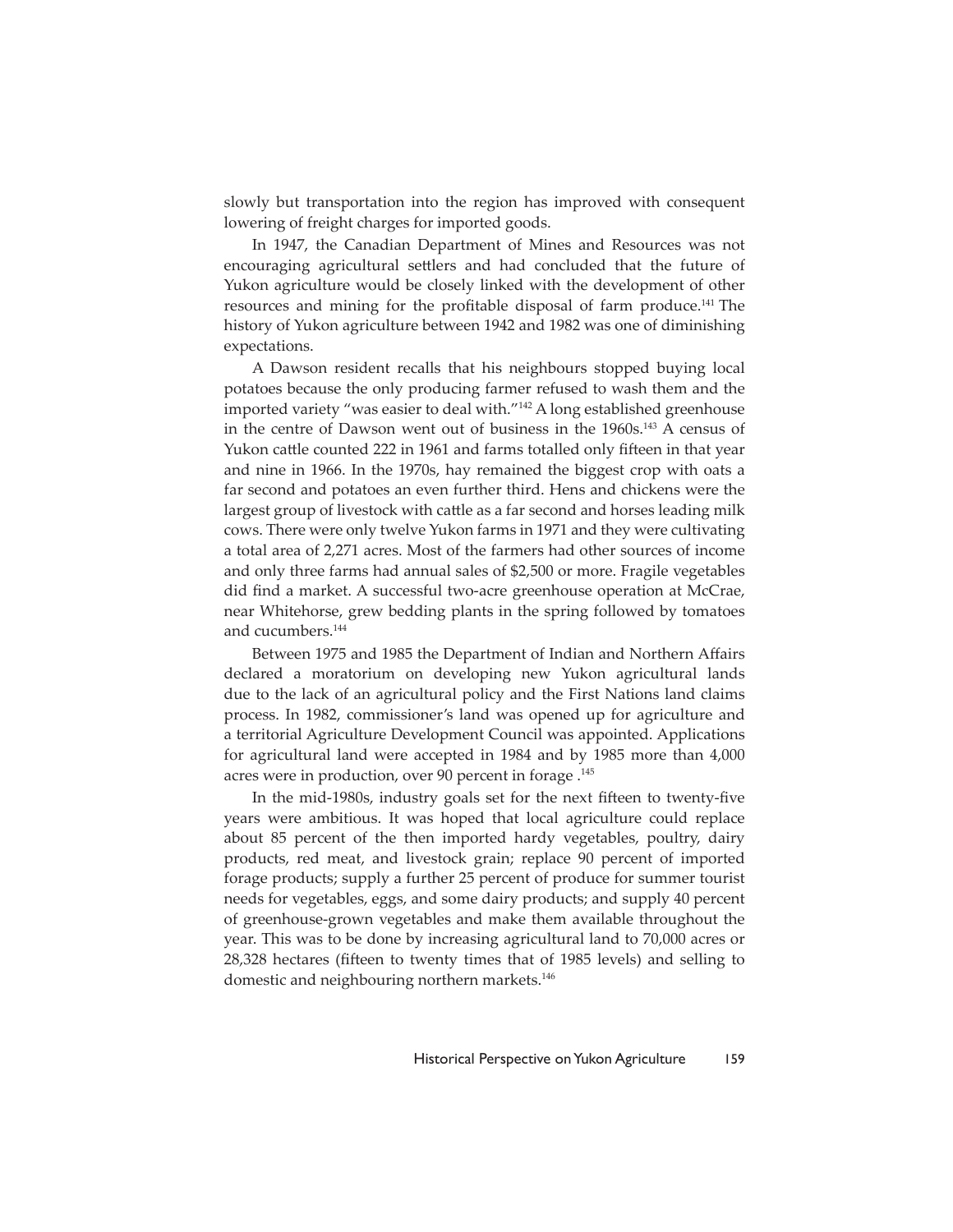Fifteen years later, we are far from achieving those goals. The number of farms increased from thirty-eight in 1986 to 160 in 1996 but had only gained by another five in 1999. Only 10 percent of the farms were operated by fulltime farmers and the majority of farms were less than seventy acres in size.<sup>147</sup> Twenty-two farms shut down from 2001 to 2006 and reduced agricultural land by almost 15 percent.<sup>148</sup> In 2009, approximately 13,500 hectares of land is devoted to Yukon agriculture. Forty percent of this is cropland and 20 percent is under agricultural development for future use.<sup>149</sup> The agricultural industry has grown significantly in the past five years although it still captures only 1-2 percent of the whole market.<sup>150</sup>

Does the history of Yukon agriculture tell us what to expect in the future? The Yukon has proven itself capable of agricultural self-sufficiency but a relatively small population largely located in a relatively unfertile landscape provides major difficulties for commercial growers. A successful agricultural industry depends on strong market demand. We now have comparable population figures to the just over 27,000 people that allowed profitable Yukon agriculture in 1901. Easily accessible "outside" products and high internal transportation costs are being somewhat allayed by strong and growing support for local produce. Cool, short growing seasons are an obstacle; however, northern crops are equal in quality and quantity to southern produce due to long summer days and the lack of disease and pests. The Yukon Agriculture Branch continues to research and provide advice on crops, techniques, and technology and, since 2003, has published their annual findings in a series of readily available "Agricultural Research and Demonstration" reports.151 Farmers are working together in a Yukon Agricultural Association to solve storage and preservation problems in order to cut costs for individual farmers and increase product availability past the summer season.<sup>152</sup>

Some Yukon farmers are looking to niche markets and sophisticated tastes. There are several certified organic farms and some growers, like the Drury's farm west of Whitehorse, have diversified into wild game ranching. Brian Lendrum raises dairy goats for making cheese in the Yukon's only certified cheese kitchen. There is strong support to keep the Yukon a genetically-engineered-crop free zone.153

Most farmers rely on the farm gate market and many Whitehorse area farmers participate in the Fireweed Community Market. The recent success of a commercial potato farm near Whitehorse is spectacular for its uniqueness. The Yukon Grain Farm started out growing feed grain but after four years of operation, the owners, Steve and Bonnie MacKenzie-Grieve, researched the local market for potatoes. By 2008, the farm had thirty acres devoted to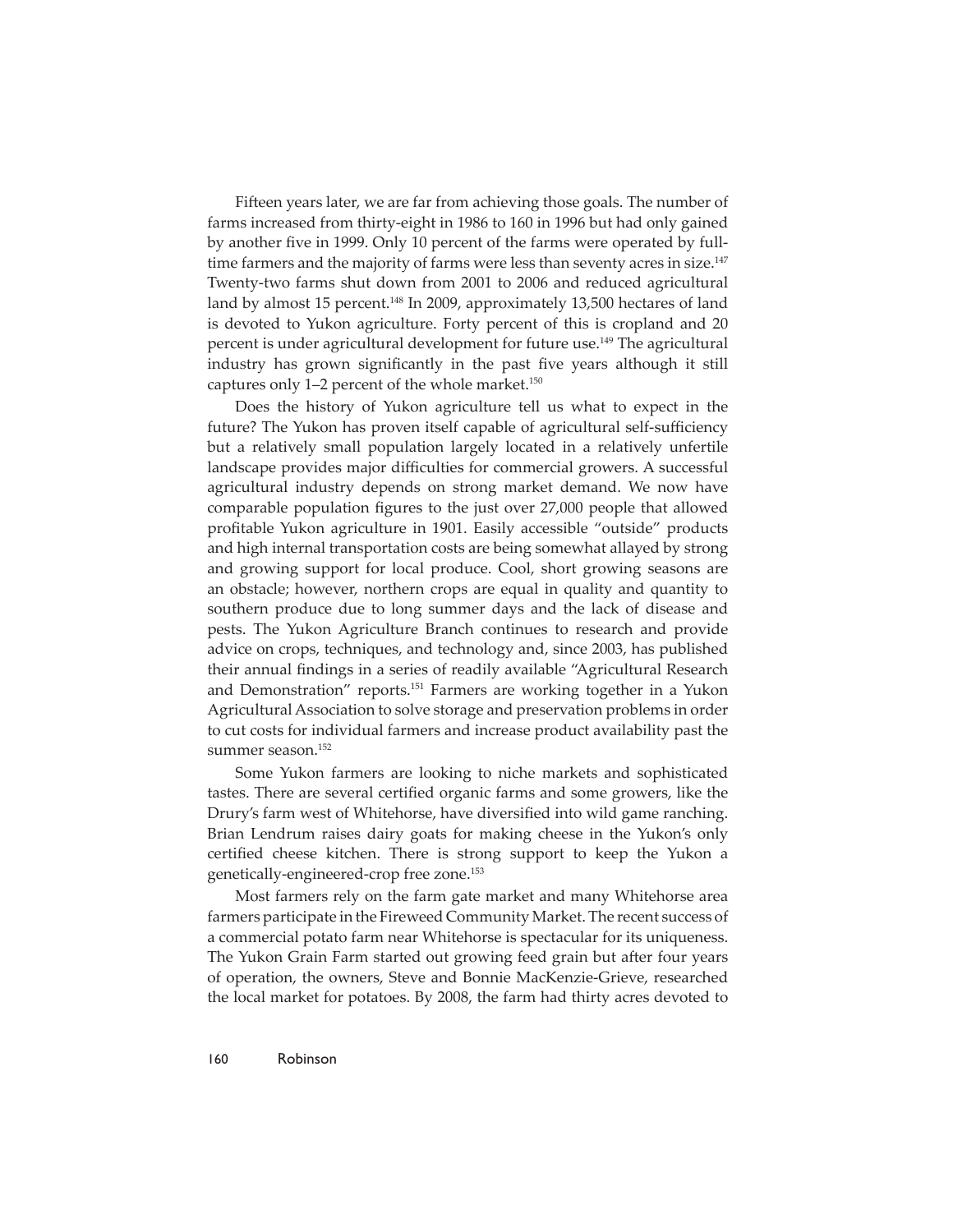that crop. During the summer, the couple and their one full-time and three part-time employees harvested, inspected, bagged, and delivered a ton of potatoes every day to Whitehorse stores and restaurants.154

Today's industry goals are much more reasonable: environmentally sustainable growth in high quality products for local consumption.<sup>155</sup> However, the old Hudson's Bay Company goal of self sufficiency is not a totally impossible one. As stated in the introduction, traditional Yukon First Nations populations seldom suffered dietary deficiencies (although starvation was sometimes an issue), and poor land can be improved to produce quality and quantity for all. We just need to store the bounty past our short growing season and curb our desire for exotic foods such as bananas and oranges.

## **Author**

**Sally Robinson** is historic sites interpretive planner for the Yukon Government. She completed an MA in history from the University of Western Ontario in 1997.

#### **Endnotes**

- 1. Kathryn Morse, *The Nature of Gold* (Seattle: University of Washington Press, 2003), 152.
- 2. Harold A. Innis, *The Fur Trade in Canada* (Toronto: University of Toronto Press, 1956), 299.
- 3. Heather Tompkins, "Historical Climatology of the Southern Yukon: Paleoclimate reconstruction using documentary sources from 1842–1852" (Hudé Hudän Series: Occasional Papers in Yukon History No. 4, Yukon Government, 2007), 53.
- 4. Duncan Campbell, "Campbell of the Yukon: Memoirs and Some Memories of Robert Campbell" (Largs, Scotland, January 2001), 11–12.
- 5. "Journal of the Occurrances at the Forks of the Lewes and Pelly Rivers, May 1848 to September 1852," eds. Llewellyn R. Johnson and Dominque Legros (Hudé Hudän Series: Occasional Papers in Yukon History No. 2, Yukon Government, 2000), 88, 96–97.
- 6. Dominique Legros, "Oral History as History: Tutchone Athapaskan in the Period 1840–1920" (Hudé Hudän Series: Occasional Papers in Yukon History No 3(1). Yukon Government, 2007), 38–39.
- 7. Tompkins, "Historical Climatology of the Southern Yukon," 6.
- 8. Ibid., 54.
- 9. Johnson and Legros, *Journal of the Occurrances at the Forks of the Lewes and Pelly Rivers*, 3.
- 10. Ibid., 14.
- 11. Ibid.*,* 34, 36.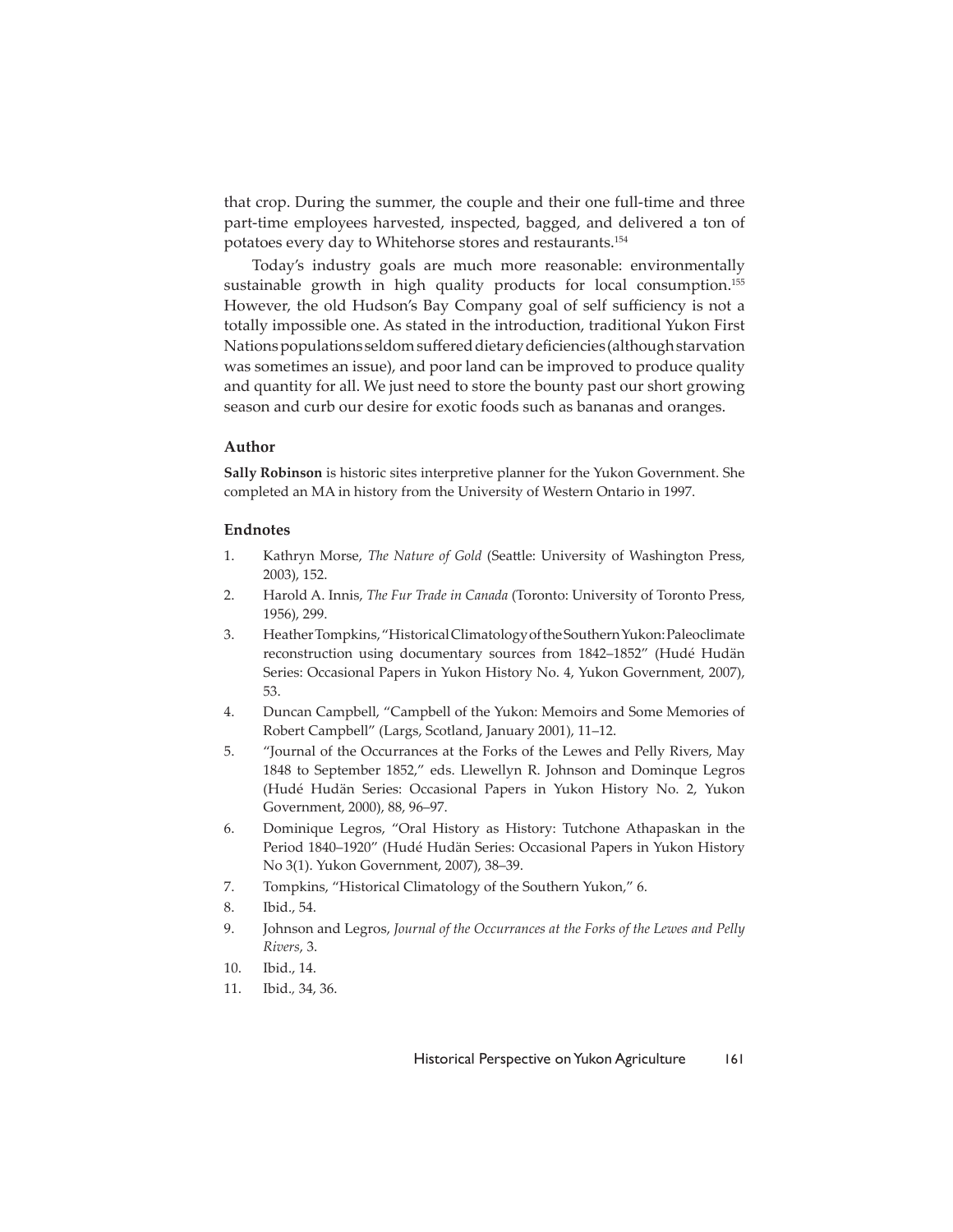- 12. Ibid*.,* 36, 38, 39, 46–47.
- 13. Ibid.*,* 48.
- 14. Ibid., 70*.*
- 15. Ibid.*,* 71.
- 16. Ibid.*,* 73.
- 17. Ibid.*,* 75.
- 18. Ibid.*,* 77.
- 19. Ibid., 79
- 20. Clifford Wilson, *Campbell of the Yukon* (Toronto: Macmillan, 1970), 119.
- 21. Ibid.*,* 117.
- 22. Alexander Hunter Murray, *Journal of the Yukon: 1847-48.* Edited by L. J. Burpee. (Ottawa: Government Printing Bureau, 1910), footnote, 50, 81.
- 23. Wilson, *Campbell of the Yukon*, 121.
- 24. Ed and Star Jones, *All That Glitters: The Life and Times of Joe Ladue Founder of Dawson City* (Whitehorse: Wolf Creek Books, 2005), 76.
- 25. Morse, *The Nature of Gold,* 235.
- 26. Jones, *All That Glitters*, 81-85.
- 27. Morse, *The Nature of Gold,* 144.
- 28. Jones, *All That Glitters*, 97.
- 29. Ibid., 99.
- 30. Josiah Edward Spurr, *Through the Yukon Gold Diggings* (Boston: Eastern Publishing Co., 1900), 114.
- 31. Jones, *All That Glitters*, 99.
- 32. Ibid.*,* 99.
- 33. Yukon Archives YRG 1, Series 1, vol. 7, f 956. A. Harper, townsite of Selkirk, 1896–1942.
- 34. Don Stewart, *Sourdough Ray* (Coos Bay, Oregon: Gorst Publications, 1983).
- 35. "Home Grown Vegetables," *The Daily Klondike Nugget* (Dawson City), September 7, 1901.
- 36. Stewart, *Sourdough Ray*.
- 37. H. A. "Ray" Stewart, "Sourdough Memories," The Alaska Weekly (Seattle), June 20, 1945.
- 38. William Saunders, "Possibilities of Agriculture in the Yukon District," Department of Agriculture: Central Experimental Farm (Ottawa, Canada. Experimental Farm Notes, February 1898), Yukon Archives, Pam 1898–6.
- 39. "Forty Mile Historic Townsite: Concept Plan" (Yukon Government, Heritage Branch, March 1987), 23.
- 40. Mary Lee Davis, *Sourdough Gold: The Log of a Yukon Adventure* (Boston: W. A. Wilde Company, 1933), 123.

#### 162 Robinson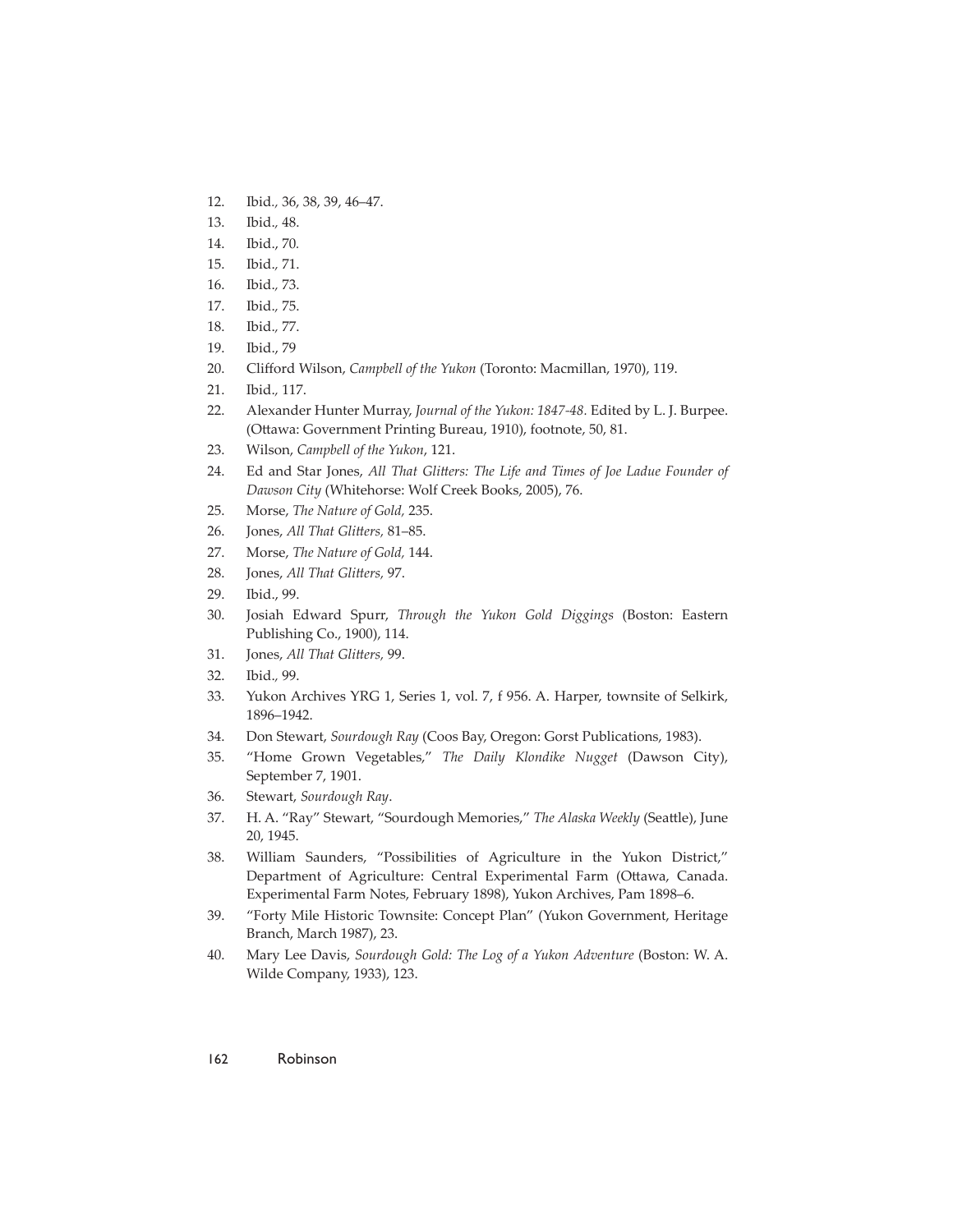- 41. Carlton Kemp's account of his Yukon trip in the *Tacoma Ledger,* January 5, 1895.
- 42. Stewart, "Sourdough Memories."
- *43. Klondike: The Chicago Record's Book for Gold Seekers* (Toronto: The Chicago Record Co., 1897), 262.
- 44. Saunders, "Possibilities of Agriculture."
- 45. Yukon Archives. Snow papers, 95–96.
- 46. Yukon Archives YRG 1, Series 1, vol. 7, f 956. A. Harper, townsite of Selkirk, 1896–1942.
- 47. William Douglas Johns, "The Early Yukon, Alaska & the Klondike Discovery" (Unpublished manuscript in Yukon Archives Coutts Collection 78/69 Pt 1, f 89, folder 20).
- 48. Donald W. Clark. *Fort Reliance, Yukon: An Archaeological Assessment.* Mercury Series Archaeological Survey of Canada. Paper 150 (Ottawa: Canadian Museum of Civilisation, 1995), 30.
- 49. Department of the Interior Session Papers, 1897.
- 50. "Home Grown Vegetables," *The Daily Klondike Nugget* (Dawson City), September 7, 1901.
- 51. Ibid.
- 52. Sam Steele, Forty Years in Canada (Toronto: Prospero Books, 2000), 312.
- 53. Morse, *The Nature of Gold,* 145–147.
- *54. Klondike: The Chicago Record's Book for Gold Seekers* (1897), 259.
- 55. Alfred G. McMichael fonds. Yukon Archives, 79/68: File 5/10, 134 and file 6/10 156.
- 56. Morse, *The Nature of Gold*, 240, 152–53.
- 57. Saunders, "Possibilities of Agriculture."
- 58. "Credit to Whom Credit is Due," *Klondike Nugget* (Dawson City), September 7, 1898.
- 59. "Personals," *Klondike Nugget* (Dawson City), September 10, 1898.
- 60. "Local Brevities," *Klondike Nugget* (Dawson City), October 5, 1898.
- 61. "Home Grown Vegetables," *The Daily Klondike Nugget* (Dawson City), September 7, 1901.
- 62. George and Junella Daum, "Farming in the Klondike in the early 1900's." Unpublished manuscript at the Dawson City Museum Ref. 05-10.
- 63. "Random Remarks," *Klondike Nugget* (Dawson City), July 16, 1898.
- 64. "Local Brevities," *Klondike Nugget* (Dawson City), September 21, 1898.
- 65. Jones, *All That Glitters*, 290.
- 66. Margaret Archibald, *Grubstake to Grocery Store: The Klondike Emporium, 1897–* 1907, rev. ed. (Ottawa: Parks Canada. 1973), 150.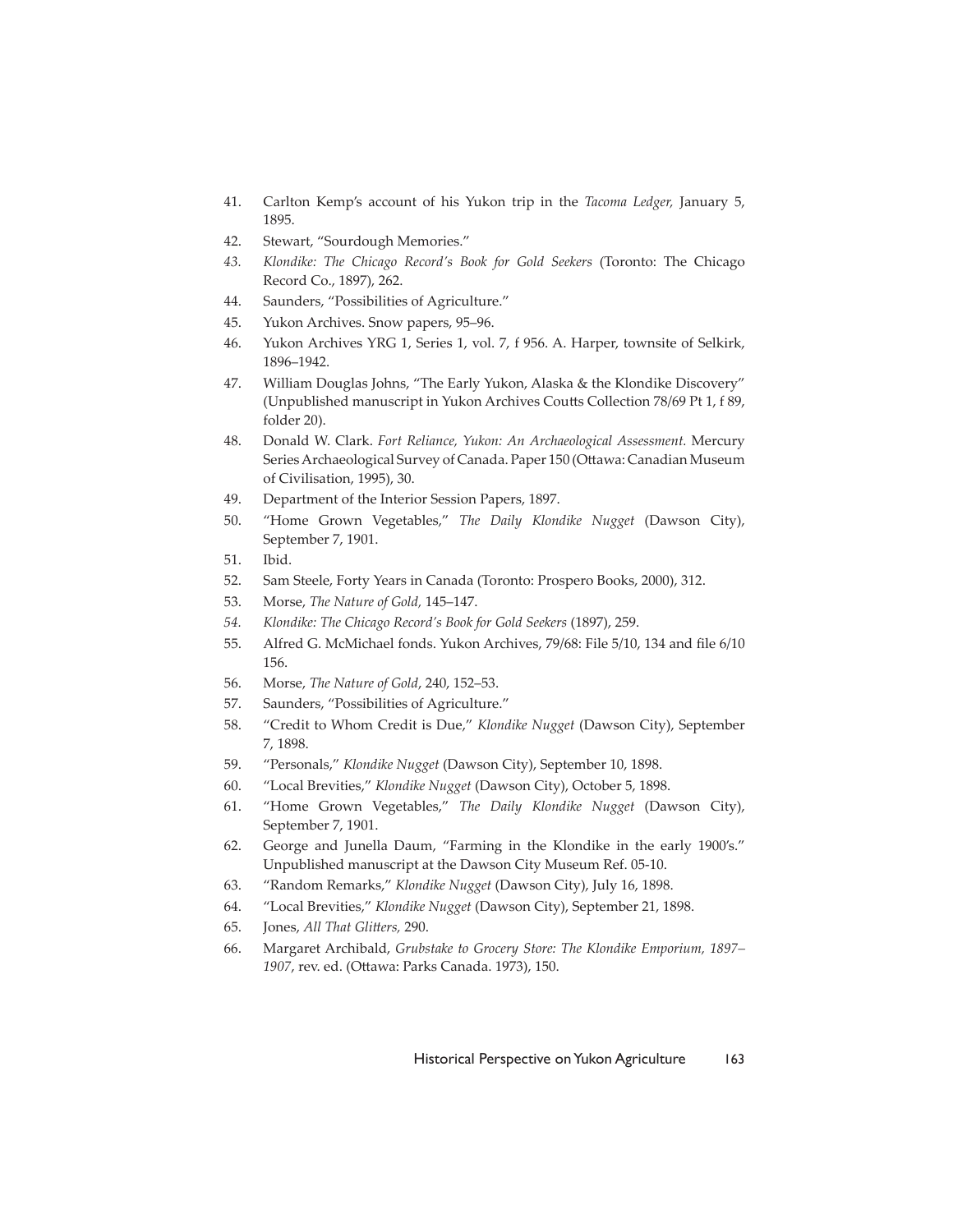- 67. "Home Grown Vegetables," *The Daily Klondike Nugget* (Dawson City), September 7, 1901.
- 68. "Home Grown Vegetables," *The Daily Klondike Nugget* (Dawson City), September 7, 1901.
- 69. 1904 Memo: Superintendent of Public Works. Yukon Archives, GOV 1611 f 280c. YRG 1, Series 1, Vl. 5, RG 91 Series 1-a.
- 70. "Home Grown Vegetables," *The Daily Klondike Nugget* (Dawson City), September 7, 1901.
- 71. Ibid.
- 72. Ibid.
- 73. William Steinberg, "Agriculture in the Yukon." *Alaska-Yukon Magazine*. Vol. 5, Sept. 1908, 389–394.
- 74. "Home Grown Vegetables," *The Daily Klondike Nugget* (Dawson City), September 7, 1901.
- 75. "A place of one's own," *The Financial Post* (Toronto), December 9, 1978.
- 76. "Home Grown Vegetables," *The Daily Klondike Nugget* (Dawson City), September 7, 1901.
- 77. "Local Brevities," *Klondike Nugget* (Dawson City), July 2, 1898.
- 78. "Personals", *Klondike Nugget* (Dawson City), September 14, 1898.
- 79. "Beef for Dawson," *Klondike Nugget (Dawson City),* August 3, 1898.
- 80. "Personals," *Klondike Nugget* (Dawson City), September 14, 1898.
- 81. "Thirty dollars a gallon," *Klondike Nugget* (Dawson City), July 2, 1898.
- 82. "Local Brevities," *Klondike Nugget* (Dawson City), July 12, 1898.
- 83. "Local Brevities," *Klondike Nugget* (Dawson City), July 2, 1898.
- 84. "Personals," *Klondike Nugget* (Dawson City), July 20, 1898.
- 85. "Local Brevities," *Klondike Nugget* (Dawson City), September 17, 1898.
- 86. "Two Round Trips," *Klondike Nugget* (Dawson City), October 1, 1898.
- 87. *Klondike Nugget* (Dawson City), October 19, 1898.
- 88. "Local Brevities," *Klondike Nugget* (Dawson City), September 21, 1898.
- 89. "Personals," *Klondike Nugget* (Dawson City), October 1, 1898.
- 90. *Klondike Nugget* (Dawson City), September 17, 1898 and October 5, 1898.
- 91. Davis, *Sourdough Gold,* 100.
- 92. "Credit to Whom Credit is Due," *Klondike Nugget* (Dawson City), September 7, 1898.
- 93. "Farming on the Yukon," *Klondike Nugget* (Dawson City), September 21, 1898.
- 94. Ibid.
- 95. This system was patented in 1860 but was not in common use until the late 1890s.
- 96. Morse, *The Nature of Gold,* 154.

#### 164 Robinson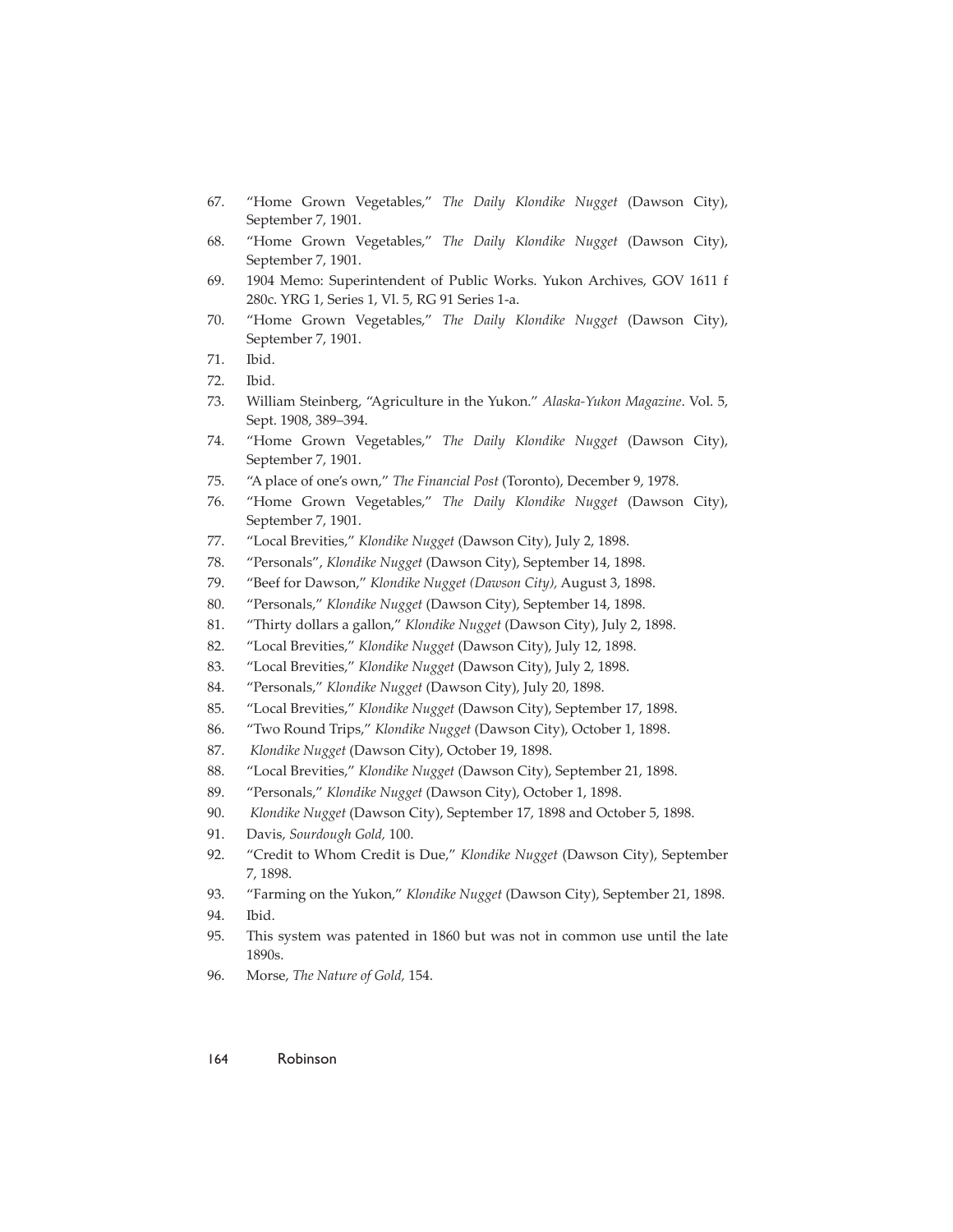- 97. Jeremiah Lynch, edited by Dale L. Morgan. *Three Years in the Klondike* (Chicago: The Lakeside Press, R.R. Donnelley & Sons Company, 1967), 325.
- 98. Ibid., 142, 172.
- 99. Ibid., 325–6.
- 100. Archibald, *Grubstake to Grocery Store,* 150.
- 101. North-West Mounted Police Annual Report. Sessional Paper No. 28. 1903:42, 48.
- 102. Barbara Hogan and Greg Skuce, "Inventory and Assessment of the Overland Trail: Carmacks to Pelly River Crossing" (Yukon Government Heritage Branch, 1998), 14–15.
- 103. "Oat Hay for Sale," *Whitehorse Star* (Whitehorse), March 20, 1905.
- 104. The Yukon Territory: Its History & Resources (Minister of the Interior. Ottawa. 1916), 196–198.
- 105. John Scudder McLain, *Alaska and the Klondike* (New York: McClure, Phillips & Co. 1905), 34.
- 106. E. C. Senkler, Acting Crown Timber and Land Agent (Department of the Interior 1907/08 Annual Report), 20.
- 107. Joyce Yardley, *Yukon Riverboat Days* (Surry BC: Hancock House, 1996), 69–70.
- 108. Mike Rourke, *Yukon River: Marsh Lake, Yukon, to Circle, Alaska* (Watson Lake: Rivers North Publications, 1985), 123.
- 109. R. W. Peake and Assoc. Ltd., 16.
- 110. Walter R. Hamilton, *The Yukon Story* (Vancouver: Mitchell Press Ltd., 1964), 141–142.
- 111. Jimmy Copper Joe interviewed by Daniel Johnson (Tlen) in Margaret Workman, ed. "Kwaday Kwandur: Traditional Southern Tutchone Stories" (Yukon Native Language Centre, 2000), 65.
- 112. Hamilton *The Yukon Story*, 141.
- 113. Archibald, *Grubstake to Grocery Store,* 150.
- 114. Steinberg, "Agriculture in the Yukon," 389–394.
- 115. In comparison, potato yields in the Twin Falls country of southern Idaho were from 100 to 700 bushels per acre. As always, potato yields depend on the lay of the land and the skill of the farmer. For a discussion of southern yields see Chapter XIII in Eugene H Grubb and W.S. Guilford, *The Potato: A Compilation from Every Available Source* (Garden City, NY: Doubleday, Page & Company, 1912).
- 116. Royal North-West Mounted Police Annual Report. Sessional Paper No. 28, 1911, 217.
- 117. Greg Hare, "Heritage Impact Assessment Overview: Yukon River Bridge, Dawson City," December 1994.
- 118. Steinberg, "Agriculture in the Yukon," 389–394.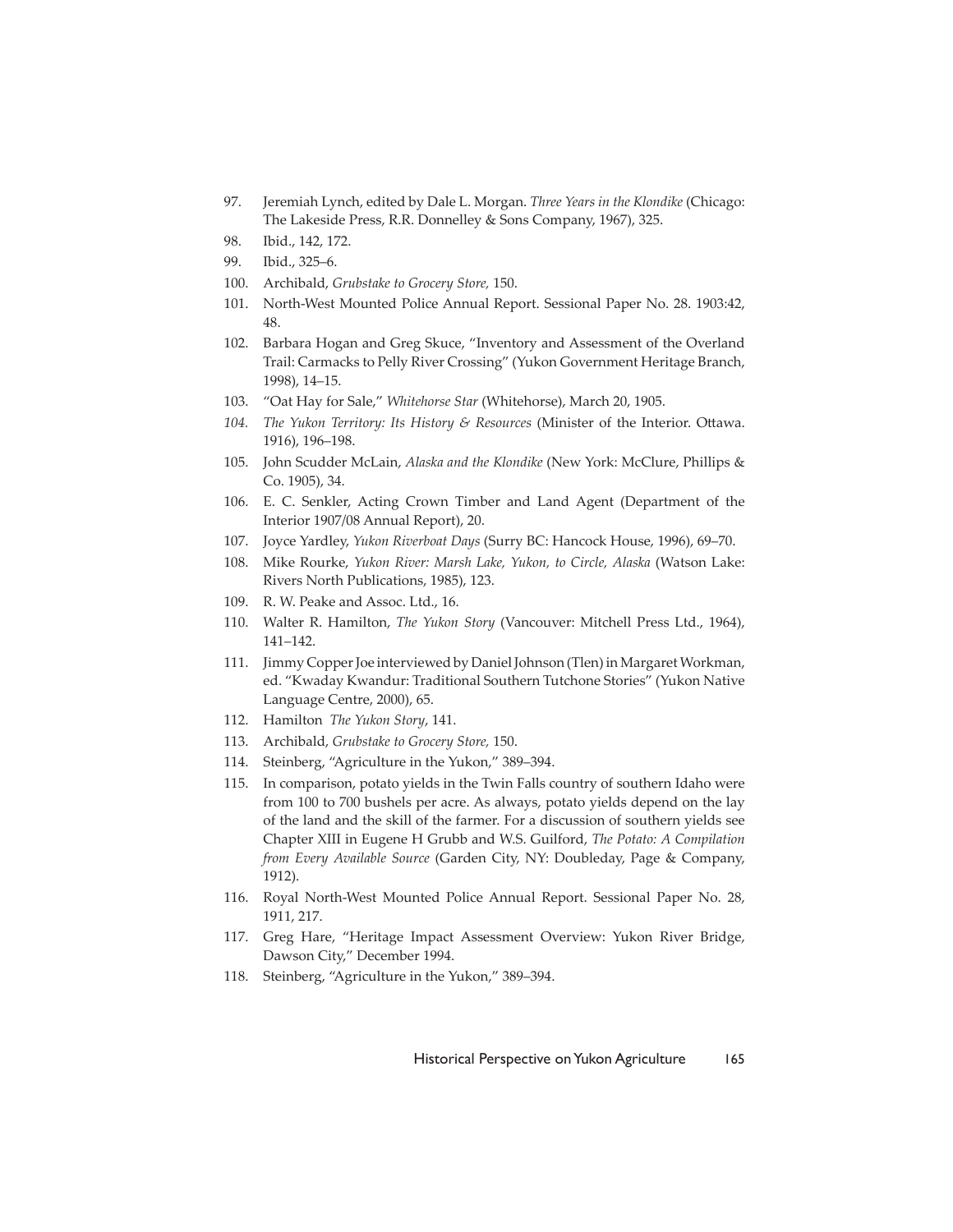- 119. Royal North-West Mounted Police Annual Report. Sessional Paper No. 28. 1911, 217.
- 120. Yukon Archives YTG 1 Series 1 Vol. 5 f.280 GOV 1611.
- 121. Hamilton, *The Yukon Story*, 141–142.
- 122. Flo Whyard, "Farm's history goes back 94 years" (Whitehorse Star), May 3, 1995.
- 123. W. F. Lothian, *Yukon Territory* (Bureau of Northwest Territories and Yukon Affairs, Lands, Parks and Forests Branch. Ottawa: Canada Department of Mines and Resources, 1947), 41.
- 124. F. A. Acland, "The Yukon Territory" (Department of the Interior. Ottawa: King's Printer, 1926), 63.
- 125. Lothian, *Yukon Territory,* 42.
- 126. Susan Tsukamoto, "Agricultural Research Activity in the Yukon Territory" (Unpublished paper for Brandon University, January 1977. Yukon Archives, Alan A. Wright, MSS 164 83/79), 4.
- 127. R. W. Peake and Assoc. Ltd., 30.
- 128. Ibid., 17–19.
- 129. Lothian, *Yukon Territory,* 41.
- 130. "Dominion Experimental Substation, Whitehorse Yukon Territory: Progress Report 1945–1952" (Canada Department of Agriculture, Experimental Farms Service), 4.
- 131. "A place of one's own," *The Financial Post* (Toronto), December 9, 1978.
- 132. "Dominion Experimental Substation, Whitehorse Yukon Territory: Progress Report 1945–1952," 4–5.
- 133. Ibid.*,* 19, 31–36, 41.
- 134. R. W. Peake and Assoc. Ltd., 20–21.
- 135. Ibid., 20.
- 136. "Dominion Experimental Substation, Whitehorse Yukon Territory: Progress Report 1945–1952," 42.
- 137. Ibid.*,* 5, 17.
- 138. "Dominion Experimental Substation, Whitehorse Yukon Territory: Progress Report 1953–1959" (Canada Department of Agriculture, Experimental Farms Service. Research Hi-Lites, 1955-1956: Whitehorse Experimental Farm, Mile 1019, Alaska Highway).
- 139. Tsukamoto, "Agricultural Research Activity in the Yukon Territory," 10 .
- 140. Ibid.*,* 11, 14–15.
- 141. Lothian, *Yukon Territory,* 42.
- 142. Conversation between author and John Gould, Dawson City resident, 2009.
- 143. Conversation between author and Irene Crayford, Whitehorse resident, 2009.
- 144. R. W. Peake and Assoc. Ltd., 21, 31, and table 4 in the appendix.
- 166 Robinson